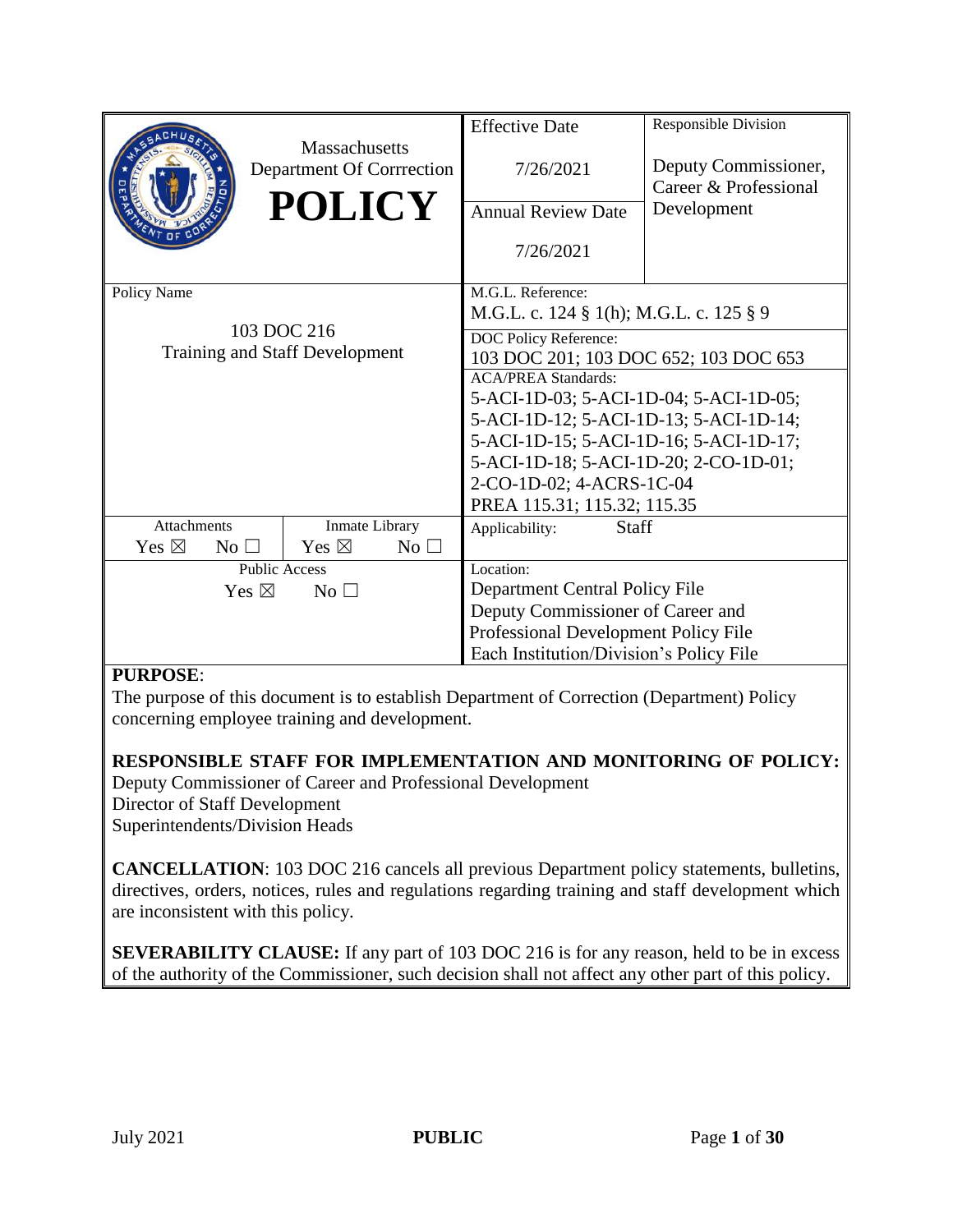# **TABLE OF CONTENTS**

| 216.01 | Definitions                                                                | 3  |
|--------|----------------------------------------------------------------------------|----|
| 216.02 | <b>DSD Structure/Operations</b>                                            | 6  |
| 216.03 | <b>DSD Vision Statement</b>                                                | 8  |
| 216.04 | <b>DSD Mission Statement</b>                                               | 8  |
| 216.05 | Recruit Training Program (RTP)                                             | 8  |
| 216.06 | <b>Recruit Training Program Handbook</b>                                   | 8  |
| 216.07 | <b>Institution/Division Orientation Training</b>                           | 8  |
| 216.08 | Field Training Program (FTP)                                               | 9  |
| 216.09 | Female Offender Training                                                   | 9  |
| 216.10 | New Employee Orientation (NEO)                                             | 9  |
| 216.11 | In-Service Training                                                        | 10 |
| 216.12 | Inner Perimeter Security (IPS) Training                                    | 10 |
| 216.13 | Prison Rape Elimination Act (PREA) Training                                | 10 |
| 216.14 | Administrative/Managerial Training                                         | 11 |
| 216.15 | <b>Correction Officer Training</b>                                         | 11 |
| 216.16 | Professional Specialist Training                                           | 11 |
| 216.17 | <b>Support Employees Training</b>                                          | 11 |
| 216.18 | <b>Clerical/Support Training</b>                                           | 12 |
| 216.19 | Part-Time and Contract Employees                                           | 12 |
| 216.20 | Reinstatement                                                              | 12 |
| 216.21 | Departmental Training Advisory Committee (DTAC)                            | 12 |
| 216.22 | <b>Institution/Division Training Advisory Committee</b>                    | 12 |
| 216.23 | <b>Annual Training Plans</b>                                               | 13 |
| 216.24 | <b>Lesson Plans</b>                                                        | 13 |
| 216.25 | Institutional Training Officers (ITO)/Division Training Coordinators (DTC) | 13 |
| 216.26 | Use of Force Training                                                      | 14 |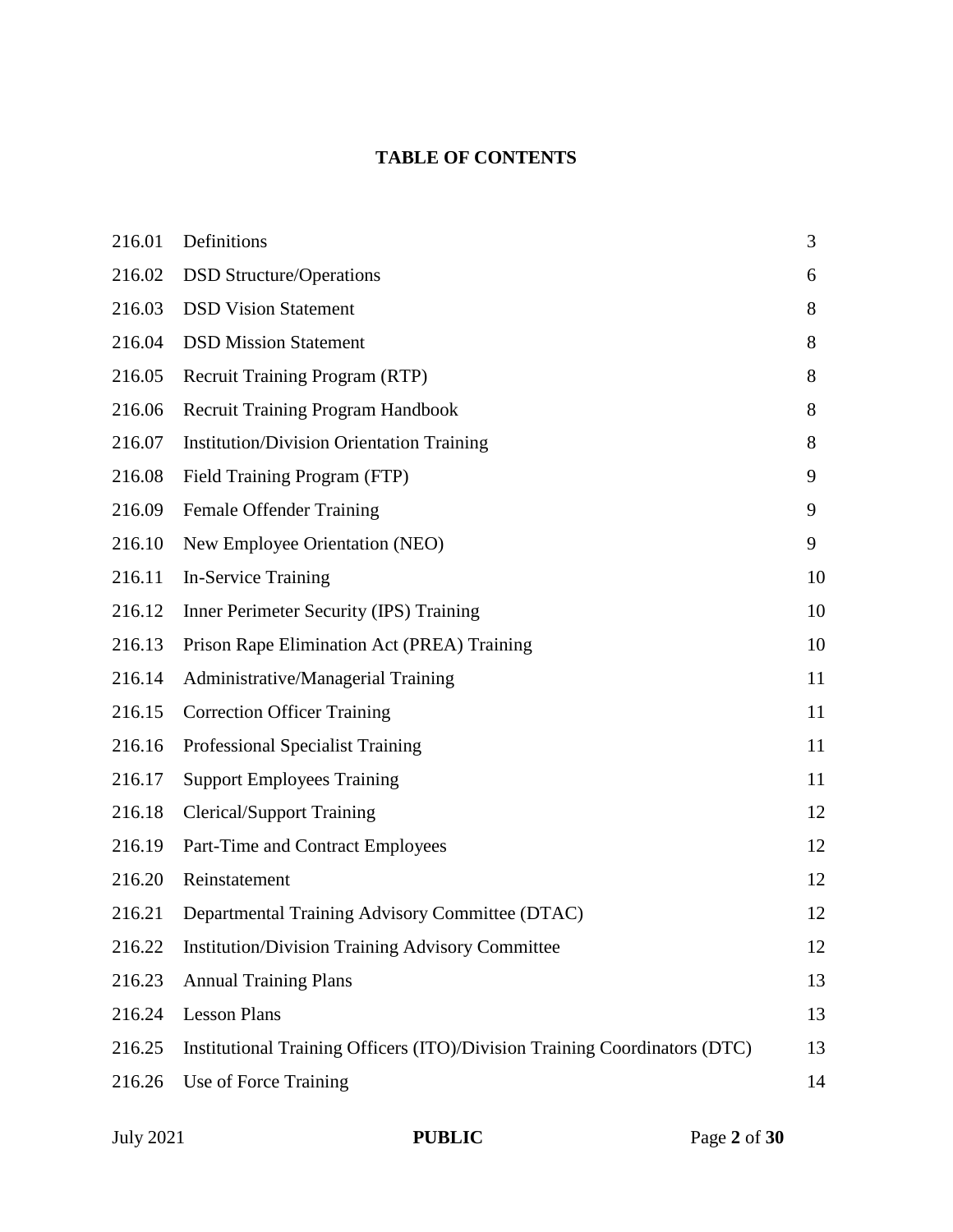| 216.27 | <b>Emergency Unit Personnel Training</b>                                                 | 14 |
|--------|------------------------------------------------------------------------------------------|----|
| 216.28 | First Responder Training and Crisis Negotiator Team Training                             | 15 |
| 216.29 | <b>Firearms Training</b>                                                                 | 15 |
| 216.30 | <b>Chemical Agents Training</b>                                                          | 15 |
| 216.31 | Suicide Prevention and Intervention                                                      | 15 |
| 216.32 | New Supervisor's Training                                                                | 16 |
| 216.33 | <b>Agency Training Requirements/Mandates</b>                                             | 16 |
| 216.34 | <b>Cross Training</b>                                                                    | 16 |
| 216.35 | Library and Reference Services                                                           | 17 |
| 216.36 | <b>Use of Outside Resources</b>                                                          | 17 |
| 216.37 | <b>Department Mentoring Program</b>                                                      | 17 |
| 216.38 | Administrative Leave/Reimbursement                                                       | 17 |
| 216.39 | <b>Higher Education</b>                                                                  | 17 |
| 216.40 | <b>Training Credit for College Courses</b>                                               | 17 |
| 216.41 | Professional Organization Memberships                                                    | 18 |
| 216.42 | Conference or Non-DOC Training Approval Process                                          | 18 |
| 216.43 | <b>Outside Agency Requests for Training</b>                                              | 19 |
| 216.44 | Executive Office of Public Safety and Security Learning Management System<br>(EOPSS LMS) | 19 |
| 216.45 | <b>Training Evaluation</b>                                                               | 19 |
| 216.46 | <b>Minimum Training Requirements</b>                                                     | 19 |

# **ATTACHMENTS**

| Attachment #1 | <b>Annual Training Plan Format</b>                                                        | 25 |
|---------------|-------------------------------------------------------------------------------------------|----|
| Attachment #2 | Departmental Lesson Plan Certification Record                                             | 26 |
| Attachment #3 | Departmental Lesson Plan Subject Matter Expert Review                                     | 27 |
| Attachment #4 | <b>Cross Training Plan</b>                                                                | 28 |
| Attachment #5 | Request for Deputy Commissioner's Approval to Attend Conference 29<br>or Non-DOC Training |    |
|               |                                                                                           |    |

| <b>PUBLIC</b> | Page 3 of 30 |
|---------------|--------------|
|               |              |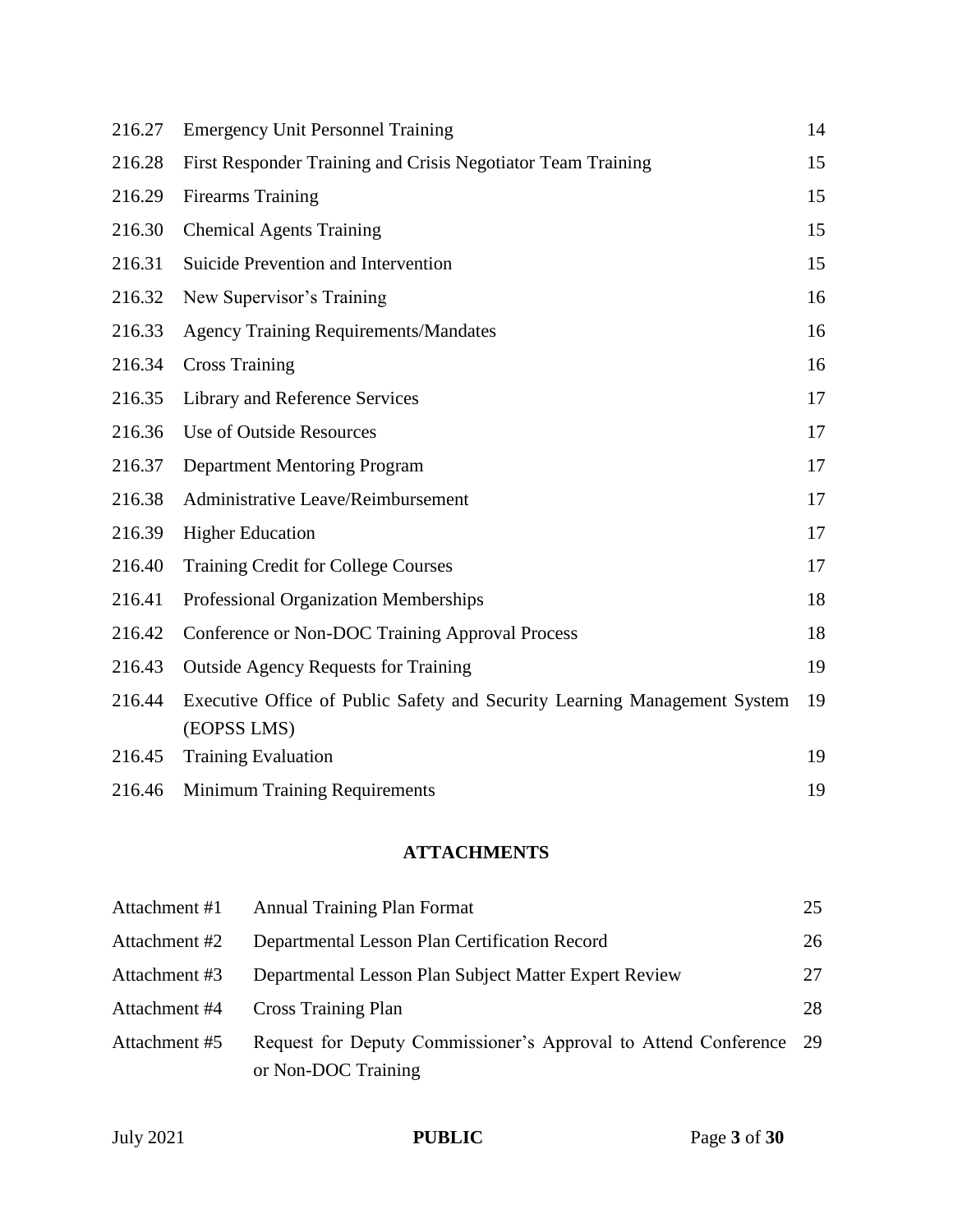#### **216.01 DEFINITIONS**

#### 1. Certified Departmental Trainer

A Certified Departmental Trainer is an employee, or contractual staff person who has successfully completed the necessary program requirements, and is able to competently perform the duties or tasks associated with each level of certification.

The Department sustains multiple levels of certification:

- a. Field Trainer: An employee or contractual staff person designated by the Superintendent/Division Head to provide coaching, mentoring and evaluation of assigned trainees through a structured On-the-Job (OJT) program.
- b. Entry-Level Certified Trainer: An employee or contractual staff person who has successfully completed the Foundation Skills for Trainers Program. This is a prerequisite for the Advanced-Level Certified Trainer.
- c. Advanced-Level Certified Trainer: An employee or contractual staff person who has successfully completed the Foundation skills for Trainers Program and Training Design and Development Program.
- 2. Certified Lesson Plan

Lesson plans that are evaluated and approved by the reviewing authority based upon curriculum development standards set forth by the Director. These lesson plans are subject to an annual review.

There are two (2) types of Certified Lesson Plans:

- a. Departmental Lesson Plans: Lesson plans that address core Department training needs and are approved by a designated subject matter expert and the Director. The Division of Staff Development ("DSD") shall maintain updated Departmental Lesson Plans on file.
- b. Institution/Division Lesson Plans: Lesson plans that address institution/divisionspecific training needs and are approved by the Training Coordinator and the Superintendent/Division Head. These lesson plans are subject to the curriculum standards set forth by the Director and are reviewed annually.
- 3. Curriculum Review

The process by which Department Lesson Plans undergo review, either during a scheduled annual review or as necessitated by changes in policy, laws or direction of the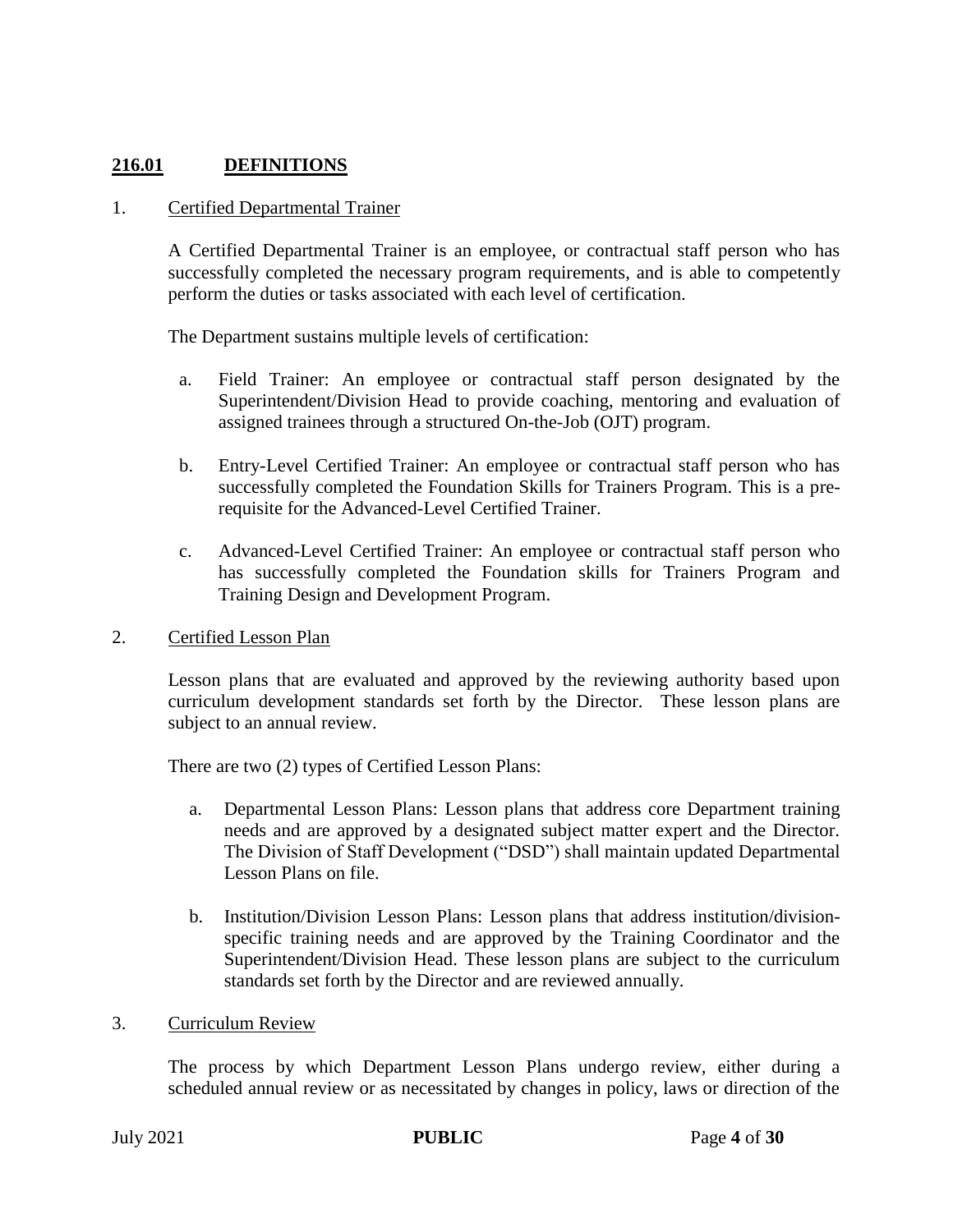Commissioner or designee. The Director or designee shall conduct the curriculum reviews and shall sign off on such reviews. The Training Coordinator and the Superintendent/Division Head shall review respective Lesson Plans at the applicable Institution or Division. The Director or designee shall conduct periodic reviews of each Institution/Division's Lesson Plans.

4. Director of Staff Development (hereinafter "Director")

The chief administrative officer of the Division of Staff Development (DSD).

5. In-service Training

In-service Training is a system of continuous learning that supports the Department's philosophy and goals aimed at increasing the performance of its workforce and overall organizational development.

6. Pre-Service Training

Training that all newly hired personnel are required to receive prior to undertaking their job assignments.

7. Training Academy

The DOC Training Academy is located at DOC Headquarters in Milford, Massachusetts.

8. Training

An organized, planned, and documented activity designed to impart knowledge and skills to enhance job performance.

The elements of defendable training include:

- Based on specific performance objectives;
- must be job related where something relevant is learned;
- from an appropriate source qualified by credentials;
- of sufficient duration reasonably related to the complexity/importance of the topic;
- delivered to appropriate staff.

#### 9. Training Credit Hour

Amount of work represented in intended learning outcomes and verified by evidence of student achievement.

10. Training Year(TY)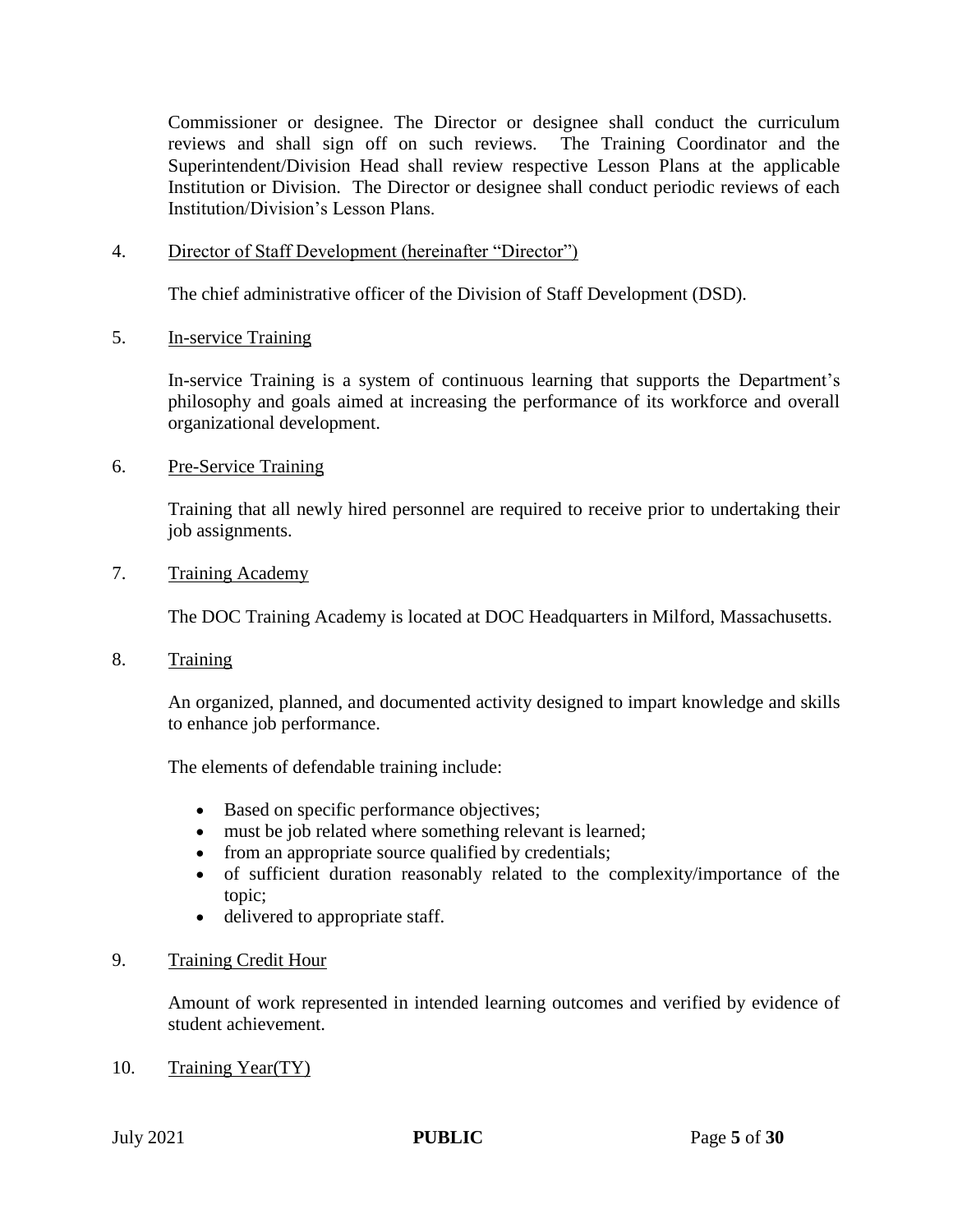July 1 through June 30.

#### **216.02 DSD STRUCTURE/OPERATIONS**

- 1. Overview
	- a. The training and staff development programs are planned, coordinated and supervised by the Director. The qualifications for this supervisory position shall include, at a minimum, the following: a bachelor's degree in criminal justice or related field, five years of related administrative experience, and demonstrated administrative ability and leadership. The Director is responsible for overall management and leadership of the DSD, to include the DOC Training Academy. In addition, the Director is responsible for the development, implementation, and maintenance of systems and structures that are aligned to use training and staff development as a strategic performance management tool that supports the Department's philosophy and goals.
	- b. DSD employees shall participate in the formulation of policies, procedures, budgets and training programs. New or revised policies and procedures shall be disseminated to staff and volunteers, and when appropriate, to inmates assigned to a work crew prior to implementation.
	- c. DSD goals, measurable objectives and standard operating procedures shall be developed and reviewed annually by the Director and designated staff.
	- d. At a minimum, DSD staff shall be trained to respond to emergency health-related situations. They are trained in Cardio Pulmonary Resuscitation (CPR), Automated External Defibrillator (AED) and First Aid.
	- e. Regular meetings shall be held between the Director or designee and the team leaders, and the team leaders and their staff members. The Director or designee shall conduct a monthly meeting with the DSD staff.
	- f. Written policy, procedure, and practice provide for a communications system within the DSD and between the DSD and the community in the event of urgent, special, or unusual incident or emergency situations.
	- g. Department employees, participants, or contractual staff shall follow the DSD's procedures, which govern the process by which individuals identified by any of the above personnel are notified in case of serious illness or injury.
	- h. The DSD maintains an Emergency Contact List in the event of an emergency for all DSD employees and those participating in the Pre-Service Training Programs. All other notification is coordinated by the assigned institution/division.
- 2. Curriculum Development and Delivery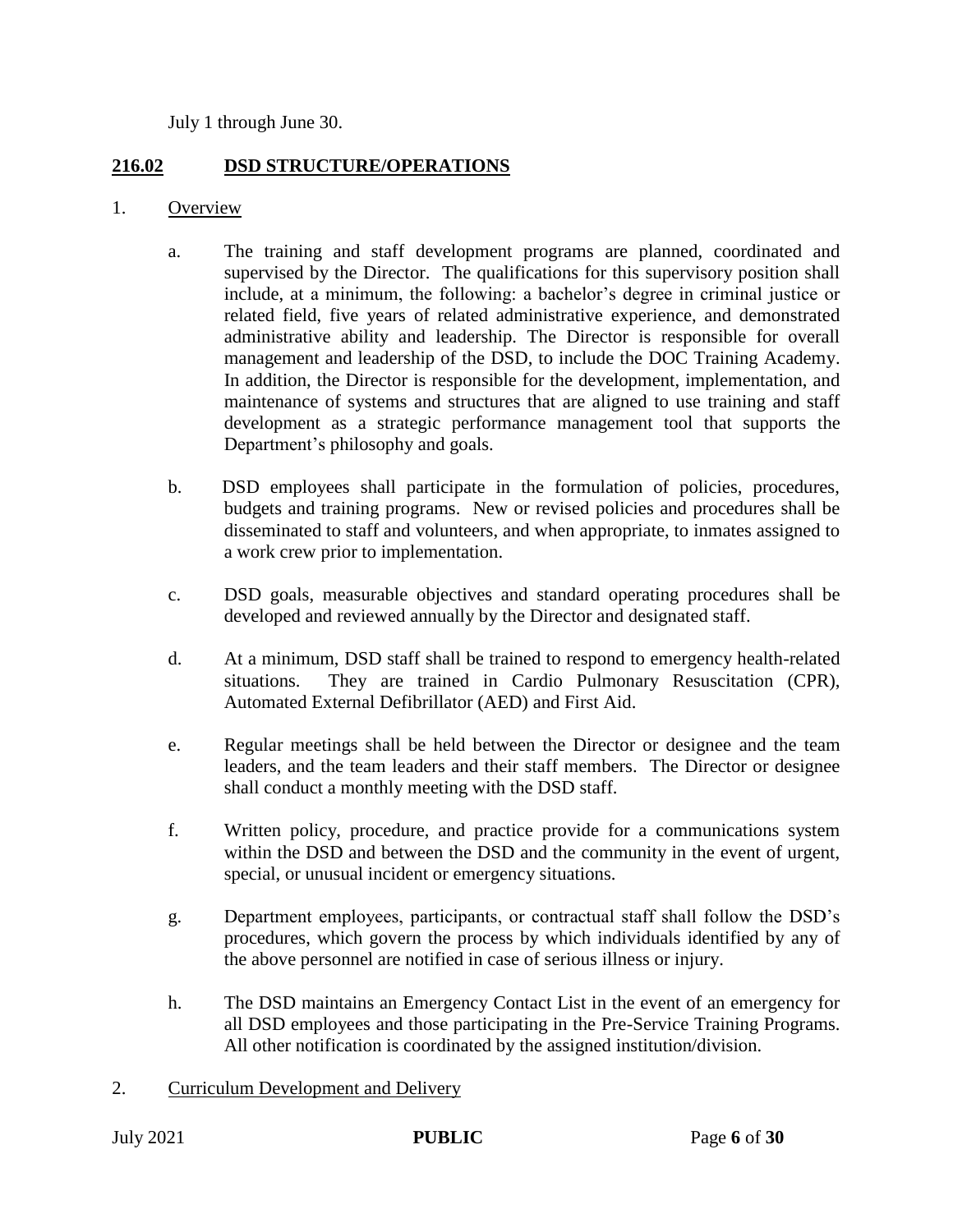The Department shall utilize the following curriculum development and delivery models as the framework to guide instructional practices:

#### a. National Institute of Corrections: Foundation Skills for Trainers

This program shall provide participants with the preparation, presentation, and platform delivery skills needed to conduct training using established curricula. Focus areas include the needs and characteristics of adult learners, learning styles, the role of the correctional trainer, managing a learner-centered training environment, asking and responding to questions, facilitating lesson plans, teaching to performance objectives, and basic teaching methods.

#### b. National Institute of Corrections: Training Design and Development

The systematic design of the training program is based upon the Instructional Theory into Practice (ITIP) model. The following modules provide the foundation for this program: training program overview; learner centered instruction; assessment; performance objectives; ITIP model for instructional design; instructional strategies; evaluation; designing training aids; developing a training design; and presenting a training design.

DSD trainers and Institution Training Officers (ITO) shall be certified at the advanced level.

c. Field Training Officers (FTO) Certification Program All new FTOs designated by the Superintendent/Division Head shall complete a Certification Program focused on the COACH (Correction Officer ACHievement) model and skill development to deliver effective workplace learning.

The Department shall utilize varied levels of instructors/facilitators to support the delivery of training outlined below:

- Centralized Training Centralized Training is generally developed and delivered under the direct supervision of DSD. The primary instructor for all centralized training courses shall be a Certified Departmental Trainer authorized by the Director.
- Institution/Division Specific Training Institution/Division Specific Training is generally developed and delivered under the direct supervision of the Superintendent/Division Head. All Institution/Division specific training shall be supervised by a Certified Departmental Trainer and delivered by qualified personnel (certified trainers, supervisors, managers, subject matter experts) authorized by the Superintendent/Division Head.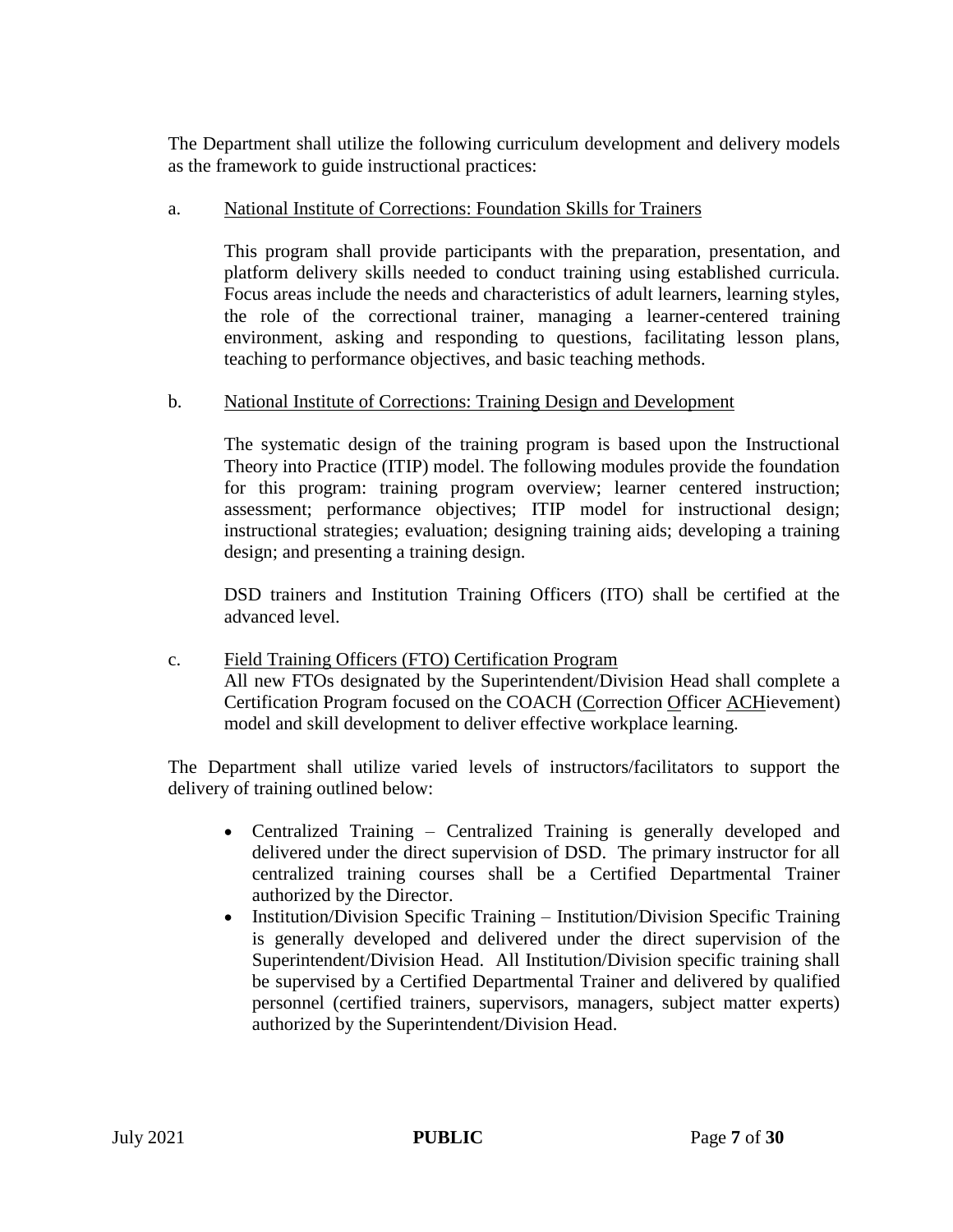### **216.03 DSD VISION STATEMENT**

We are innovative leaders building a learning organization through staff development.

#### **216.04 DSD MISSION STATEMENT**

To provide training and organizational development services for the purpose of continuously improving performance aligned to the Department's philosophy and goals.

#### **216.05 RECRUIT TRAINING PROGRAM (RTP)**

The RTP is a component of Pre-Service Training designed to prepare all new Department employees with direct inmate care and custody responsibilities with the foundation knowledge, skills, competencies and values to perform the essential duties of a correctional professional aligned to the Department's mission and goals.

All recruits with the title of Correction Officer I are required to attend a 320 credit hour RTP. All recruits with the title of Correction Officer I (Cook), Correctional Program Officer A/B and Recreation Officer I are required to attend a 240 credit hour RTP. All recruits with the title of Industrial Instructor are required to attend a 160 credit hour RTP.

At a minimum, the recruit training curriculum shall cover, but not be limited to, the following areas: security and safety procedures; emergency and fire procedures; supervision of offenders; the rules of inmate conduct/the rationale for the rules and the sanctions available; suicide intervention/prevention; use of force; offender rights; key control; interpersonal relations; communication skills; standards of conduct; cultural awareness; sexual abuse/assault intervention; code of ethics; domestic violence; sexual harassment; restraints; Executive Order 504; chemical agents; and the prevention and elimination of workplace violence.

#### **216.06 RECRUIT TRAINING PROGRAM HANDBOOK**

All recruits shall be provided with a copy of the Recruit Training Program Handbook (hereinafter "Handbook") prior to the start of the RTP. Each recruit shall sign an acknowledgement of receipt for the Handbook and shall adhere to its content throughout the training program.

#### **216.07 INSTITUTION/DIVISION ORIENTATION TRAINING**

All employees required to attend the RTP shall receive a minimum of eighty (80) credit hours of Institution/Division Orientation Training before undertaking their assignments. This training shall include, at a minimum, the following: orientation to the purpose, goals, policies, procedures, regulations and historical perspective of the institution and its working conditions; employee responsibilities and rights; emergency and fire procedures. Depending upon the employee's particular job requirements, the orientation training may include some preparatory instruction related to his/her/their particular job assignment.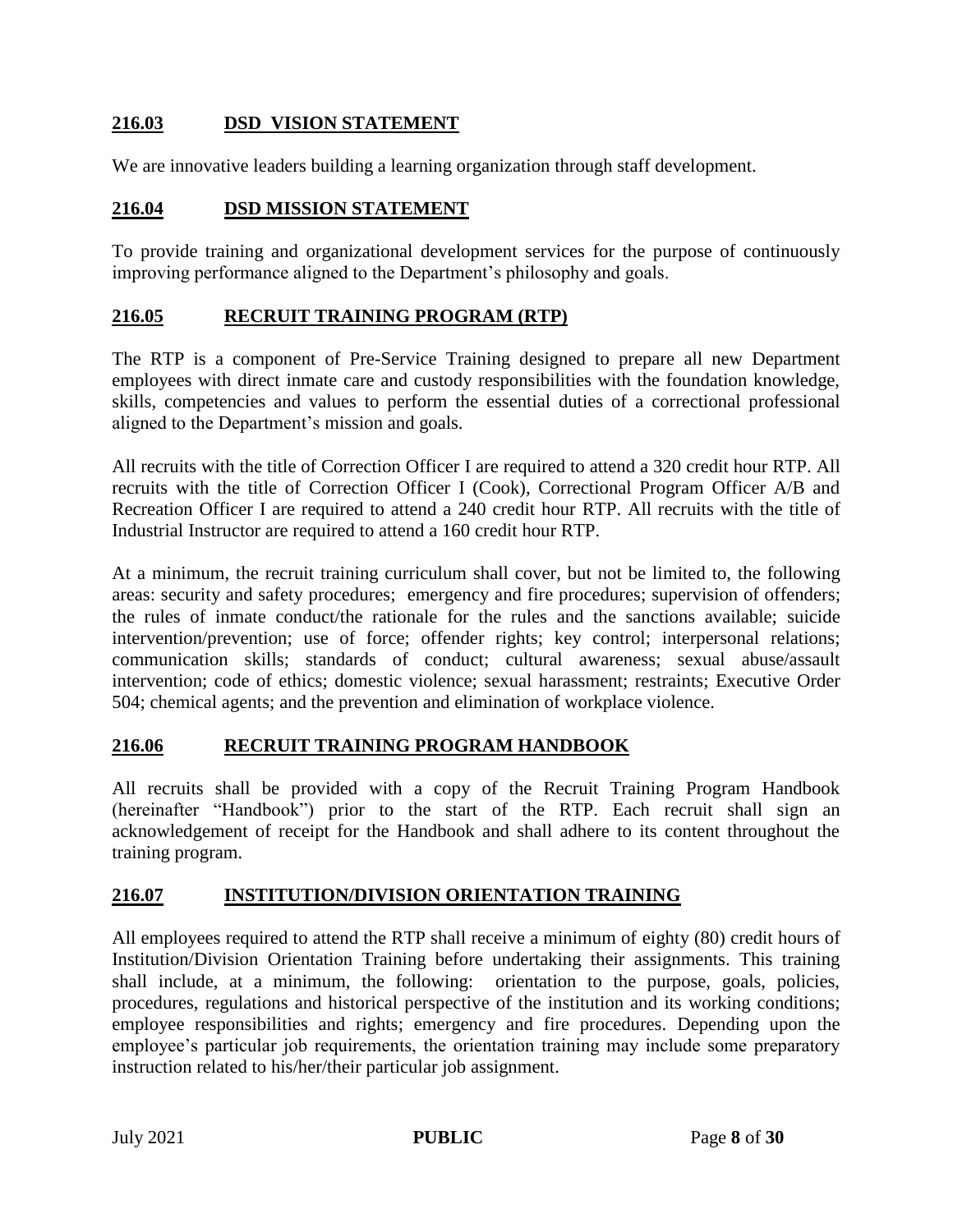## **216.08 FIELD TRAINING PROGRAM (FTP)**

The FTP is a structured on-the job training program designed to bridge the foundation knowledge, skills and competencies received from recruit training, to the workplace environment, under the coaching and mentoring of Certified FTOs.

All staff with the title of Correction Officer I, Correction Officer I (Cook), Correctional Program Officer A/B, Recreation Officer I and Industrial Instructor shall participate in the FTP throughout their designated probationary period at their assigned Institutions following successful completion of the RTP.

#### **216.09 FEMALE OFFENDER TRAINING**

Employees working directly with the female offender population shall receive specialized training in addition to their Institution Orientation.

Upon completion of the RTP, all newly assigned employees to a female offender institution shall receive specialized training in addition to their Institution Orientation prior to undertaking their job assignments.

The Director shall ensure that a specialized training curriculum is maintained and reviewed annually.

#### **216.10 NEW EMPLOYEE ORIENTATION (NEO)**

All new employees who are not mandated to attend the RTP shall receive forty (40) credit hours of NEO prior to undertaking their job assignments. NEO shall include Institution/Division specific Training.

The NEO, at a minimum, shall include instruction in the following: the purpose, goals, policies, and procedures for the institution (if applicable) and the Department; security and contraband regulations; key control; appropriate conduct with offenders; the rules of inmate conduct/the rationale for the rules and the sanctions available; responsibilities and rights of employees; universal precautions; occupational exposure; personnel protective equipment; biohazard waste disposal; emergency and fire procedures; safety procedures; interpersonal relations; communication skills; sexual harassment; sexual abuse/assault intervention; domestic violence; Executive Order 504, the prevention and elimination of workplace violence and an overview of the correctional field.

The sophistication level and amount of training should be based on the employee's need to know and his/her/their job assignment.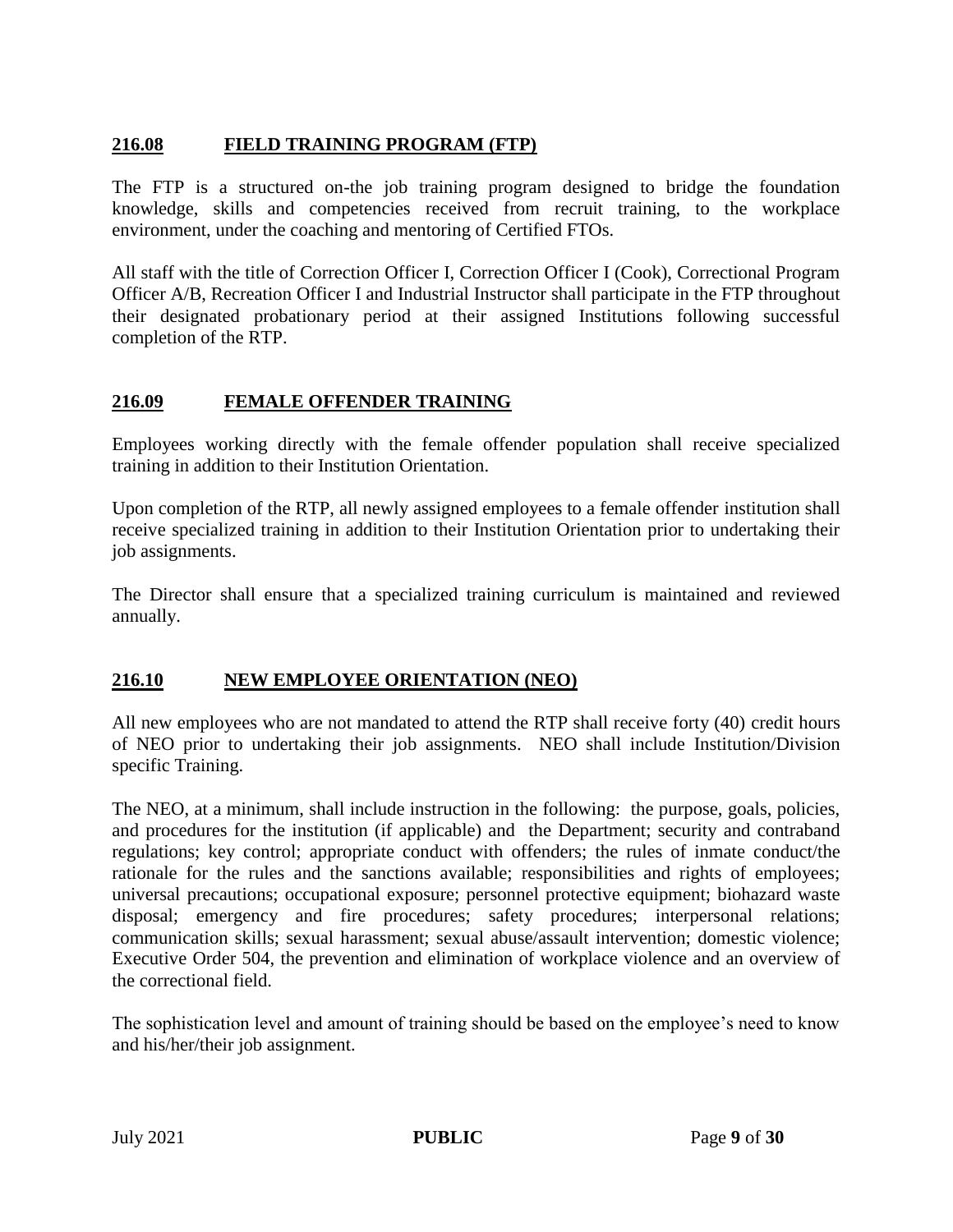# **216.11 IN-SERVICE TRAINING**

In-service Training shall consist of mandatory courses/topics designed to meet the annual minimum training requirements specific to all position categories. This training shall include, at a minimum, the following areas: standards of conduct/ethics, security/safety/fire/medical/ emergency procedures, supervision of offenders including training on sexual abuse and assault, use of force, CPR/AED – First Aid. Additional courses/topics shall be available to support the personal growth and ongoing competency development of employees in diverse job classifications, position titles or specialized duties.

Staff assigned to Divisions will attend an in-service program within their Division.

The Department shall utilize a variety of resources to deliver In-service Training through the most effective, efficient and productive means to achieve the following goals:

- To ensure compliance with annual training standards, and legislative, judicial or executive actions and increased awareness of agency policy changes;
- To maintain annual certifications/qualifications required of the position;
- Provide ongoing competency development that supports the essential duties of a position;
- To support continuous organizational and individual professional development aligned to the Department's philosophy and goals.

The DSD shall identify annual In-service Training requirements through assessment tools, administrative/committee recommendations and relevant accreditation standards and collective bargaining agreements*.*

The DSD shall oversee the design and delivery of the In-Service Training Program.

All institution/division personnel shall be trained in the implementation of written emergency plans. Work stoppage and plans shall be communicated only to appropriate supervisory or other personnel directly involved in the implementation of those plans.

#### **216.12 INNER PERIMETER SECURITY (IPS) TRAINING**

All newly assigned staff to the IPS Team / Investigators shall successfully complete the IPS Induction Program including the Sexual Assault Investigators Training (SAIT) upon the subsequent program offering.

#### **216.13 PRISON RAPE ELIMINATION ACT (PREA) TRAINING**

All employees shall receive training on PREA. The employee shall receive additional training if the employee is reassigned from an institution that houses only male inmates to an institution that houses only female inmates, or vice versa, as well as training on the requirement of 103 DOC 652, *Identification, Treatment and Correctional Management of Inmates with Gender*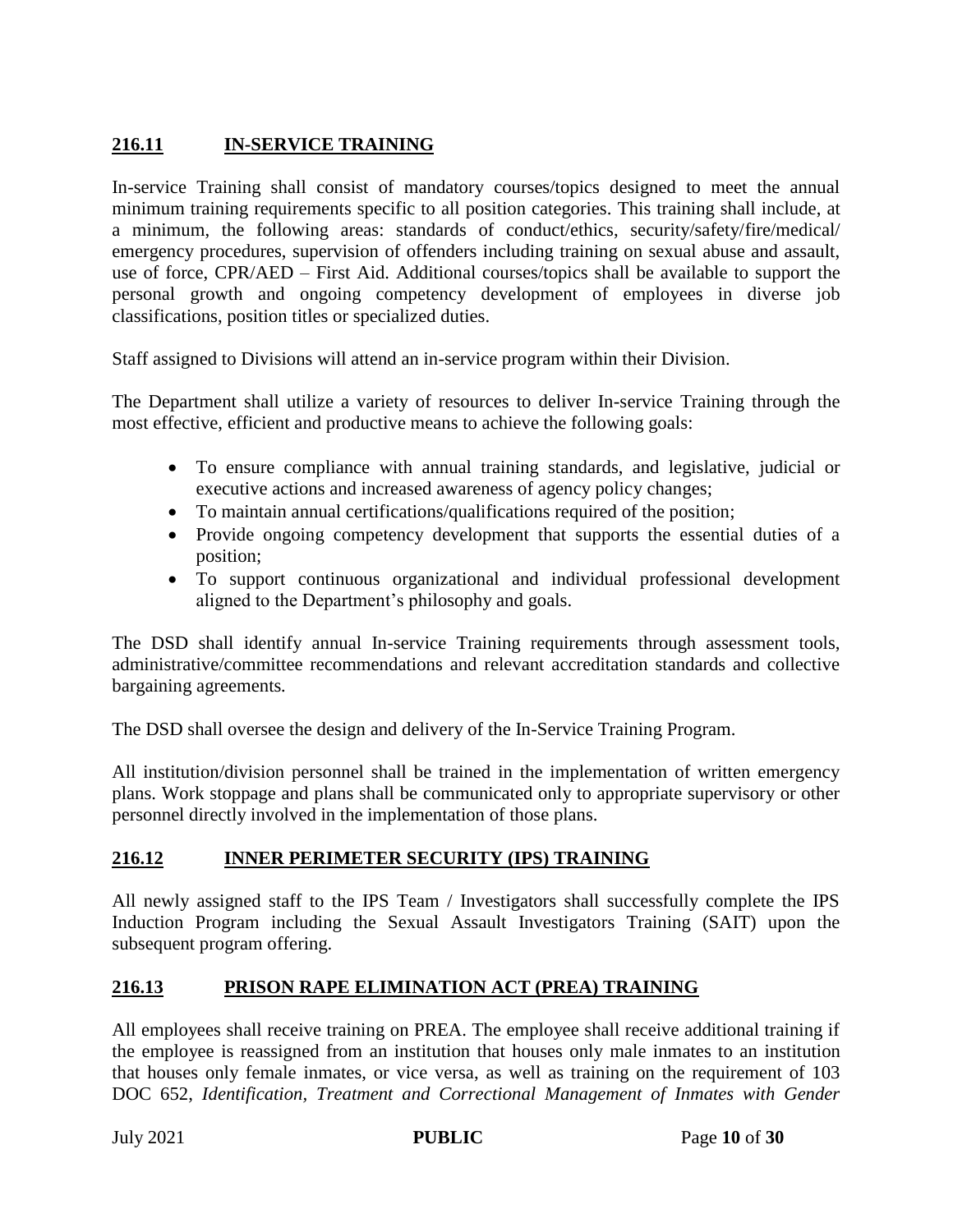*Dysphoria* and 103 DOC 653, *Identification, Treatment and Correctional Management of Gender Non-Confirming Inmates* regarding the care and treatment of Gender Non-Conforming inmates.

Employees with inmate contact shall receive refresher training every two years to ensure that all employees know the agency's current sexual abuse and sexual harassment policies and procedures. In years in which an employee does not receive refresher training, the agency shall provide refresher information on current sexual abuse and sexual harassment policies.

Volunteers and contractors who have contact with inmates shall be trained on their responsibilities under the sexual abuse and sexual harassment prevention, detection, and response policies and procedures. The level and type of training provided shall be based on the services they provide and level of contact they have with inmates, but all volunteers and contractors who have contact with inmates shall be notified of the agency's zero-tolerance policy regarding sexual abuse and sexual harassment and informed how to report such incidents. Appropriate documentation shall be maintained indicating they have received the training.

# **216.14 ADMINISTRATIVE/MANAGERIAL TRAINING**

All administrative and managerial staff shall receive forty (40) credit hours of training in addition to NEO training during their first year of employment and forty (40) credit hours of training each year thereafter in areas relevant to their position.

# **216.15 CORRECTION OFFICER TRAINING**

All new Correction Officers shall complete the 320 credit hour RTP and an eighty (80) credit hour Institution Orientation prior to undertaking their job assignments. In addition, all Correction Officers shall complete the FTP-CO I and forty (40) credit hours of In-service Training each year thereafter.

## **216.16 PROFESSIONAL SPECIALIST TRAINING**

Professional specialist employees who have regular or daily contact with inmates shall receive forty (40) credit hours of training in addition to NEO training during their first year of employment and forty (40) credit hours of training each year thereafter. New Correction Program Officers A/B are required to attend the 240 credit hour RTP, and an eighty (80) credit hour Institution Orientation prior to undertaking their job assignments. In addition, all Correction Program Officers shall complete the FTP-CPO A/B.

## **216.17 SUPPORT EMPLOYEES TRAINING**

Support employees who have regular or daily contact with inmates shall receive forty (40) credit hours of training in addition to NEO training during their first year of employment and forty (40) credit hours of training each year thereafter. New Industrial Instructors are required to attend the 160 credit hours RTP for Industrial Instructors and the FTP. New Recreation Officers are required to attend the 240credit hours RTP and the FTP.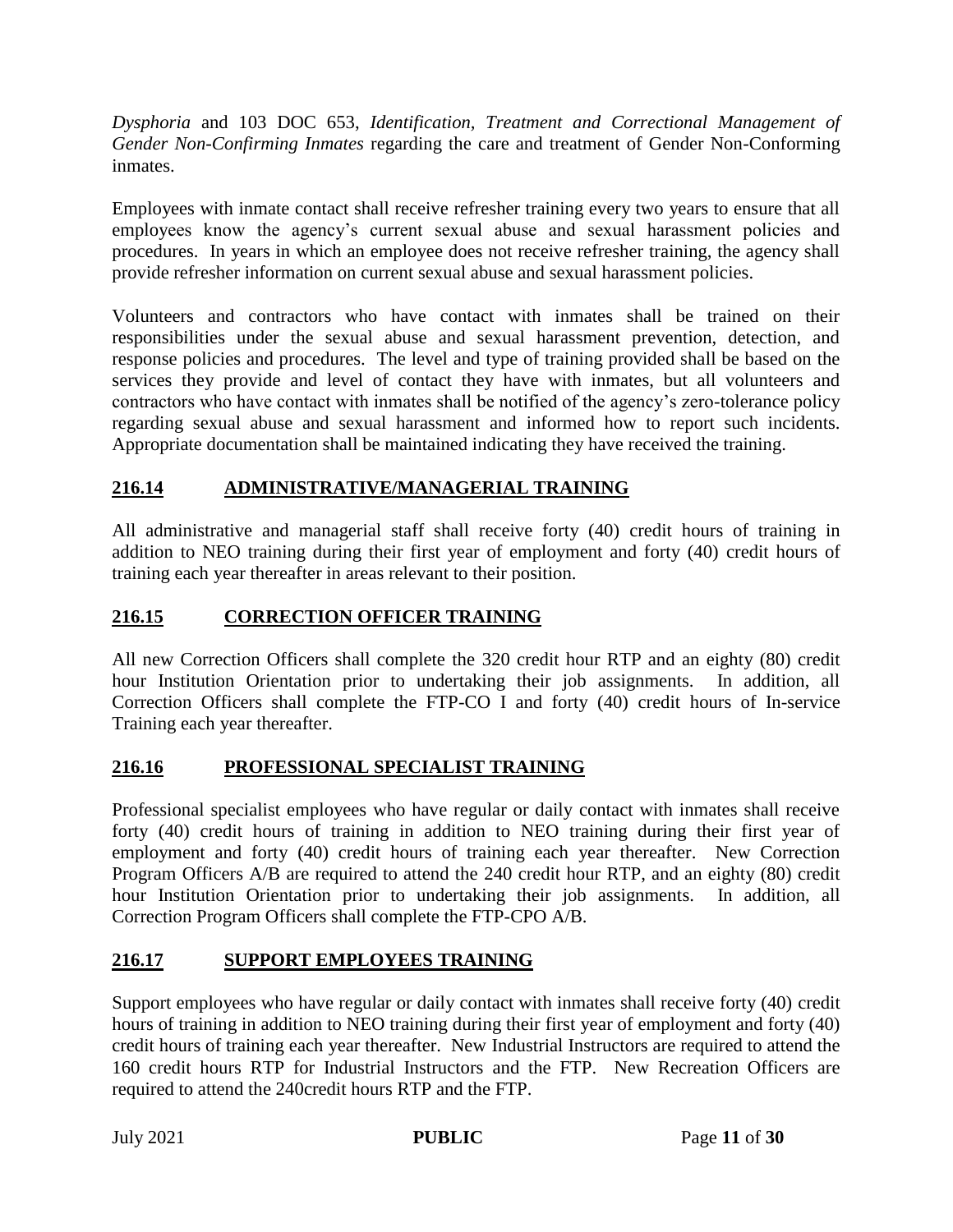# **216.18 CLERICAL/SUPPORT TRAINING**

Clerical/support employees who have minimal or no contact with inmates shall receive sixteen (16) credit hours of training in addition to NEO training during their first year of employment and sixteen (16) credit hours of training each year thereafter.

# **216.19 PART-TIME AND CONTRACT TRAINING**

Part-time employees and contract personnel shall receive formal orientation appropriate to their assignments and additional training as needed. All part-time employee orientation training shall be approved by the Director.

# **216.20 REINSTATEMENT**

Employees in direct care positions reinstated after a service interruption of more than twelve (12) months up to five (5) years shall attend a forty (40) credit hour review and update training, and forty (40) credit hours of institutional/orientation prior to assuming any job assignment. A service interruption of more than five (5) years of service shall require completion of the preemployment pre-screening process and recruit training as defined in the 103 DOC 201, *Selection and Hiring Policy.*

Employees in direct care positions returning from extended military leave shall complete the Military Reintegration Training Program (MRTP).

Employees in non-direct care positions reinstated after a service interruption of more than twelve (12) months shall complete the NEO Program.

## **216.21 DEPARTMENTAL TRAINING ADVISORY COMMITTEE (DTAC)**

- 1. The Department shall maintain a DTAC, which shall:
	- a. Assist the Director, in assessing the Department's training needs;
	- b. Review and recommend to the Director the projected training needs of the Department.
- 2. The DTAC shall meet at least annually and maintain written records of all meetings, deliberations and recommendations.
- 3. The DTAC shall be composed of a balanced cross section of agency personnel. The Director shall coordinate the meetings.

## **216.22 INSTITUTION/DIVISION TRAINING ADVISORY COMMITTEE**

Each institution/applicable division shall have a Training Advisory Committee (hereinafter "Committee") comprised of the Training Coordinator or designated supervisory employee and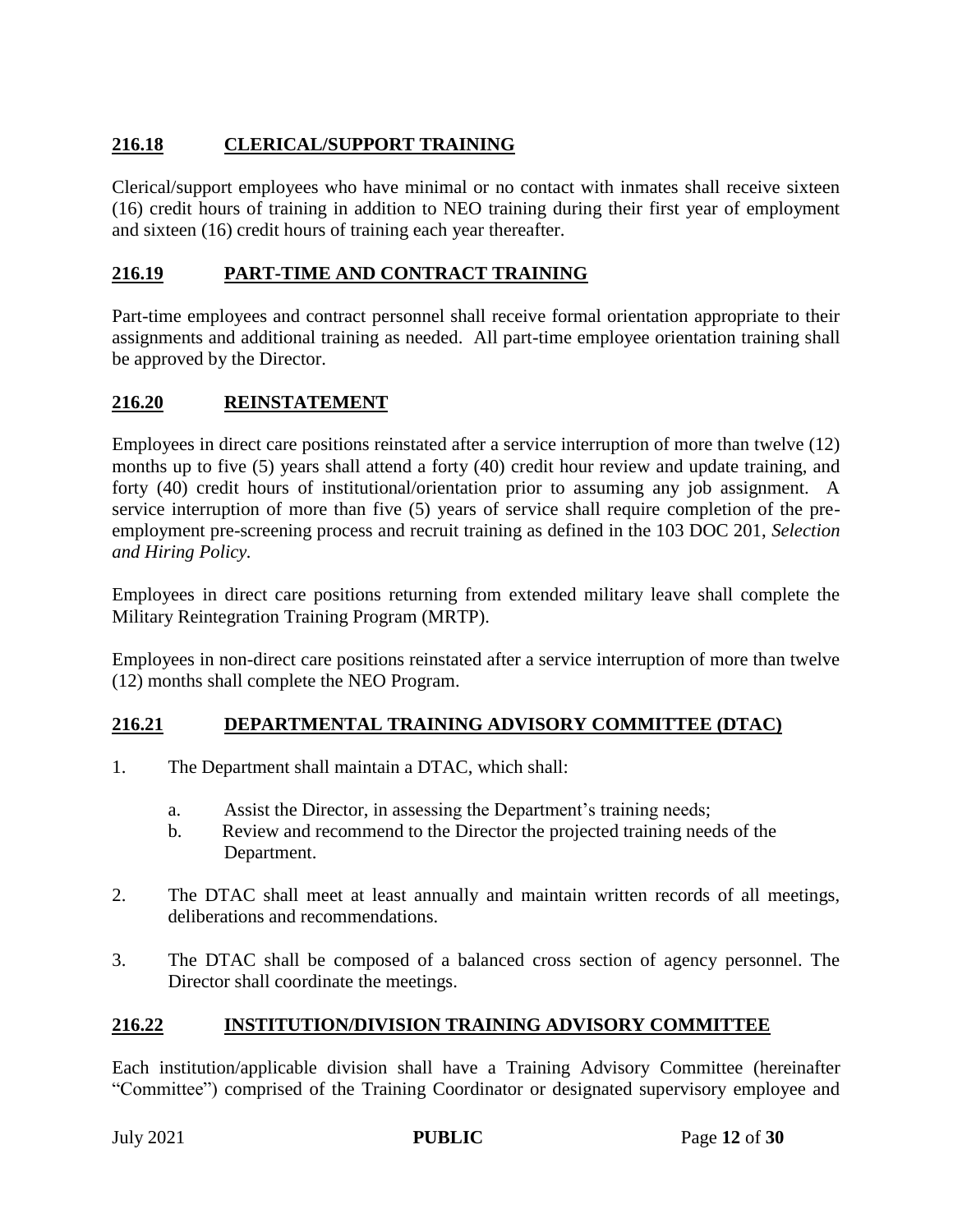representatives from other institutional/division areas, which shall develop the Annual Training Plan (ATP). The committee shall meet at least quarterly to review progress and resolve problems. A written record of these meetings shall be forwarded to the Superintendent.

## **216.23 ANNUAL TRAINING PLANS**

The DSD shall develop, evaluate and update the Annual Departmental Training Plan based on an annual needs assessment that identifies current job-related training requirements.

Each Superintendent and Division Head shall maintain an Institution/applicable Division Training Plan based on an annual needs assessment that identifies current job related and career development training requirements.

The Institution/ applicable Division Training Plan shall follow the prescribed format in Attachment #1, and shall be submitted to the Director annually for review and approval.

# **216.24 LESSON PLANS**

To maintain Department curriculum standards and to assure course integrity, certified lesson plans developed in accordance to the DSD's Curriculum Review Standards, shall be used for all Pre-Service and regularly taught In-service Courses (Attachments #2 and #3). Lesson plans shall remain on file at the DSD or Institution/Division and are available for reference. Distribution of lesson plans is at the discretion of the Director.

#### **216.25 INSTITUTION TRAINING OFFICERS (ITO)/DIVISION TRAINING COORDINATORS (DTC)**

Superintendents/Division Heads shall designate a qualified supervisory employee as Training Officer/Training Coordinator who shall plan, coordinate and supervise the training responsibilities of the Institution/Division.

The Deputy Superintendent of Operations shall oversee the major duties and responsibilities of ITOs to include:

- a. Maintain training records and evaluations;
- b. Conduct job task analysis and needs assessments;
- c. Develop curriculum and lesson plans, including instructional and assessment strategies, for institutional, regional and/or Departmental use;
- d. Conduct training sessions at the institution/division and regional training sites in a wide variety of topics;
- e. Evaluate the effectiveness of training programs by observation and performance appraisal;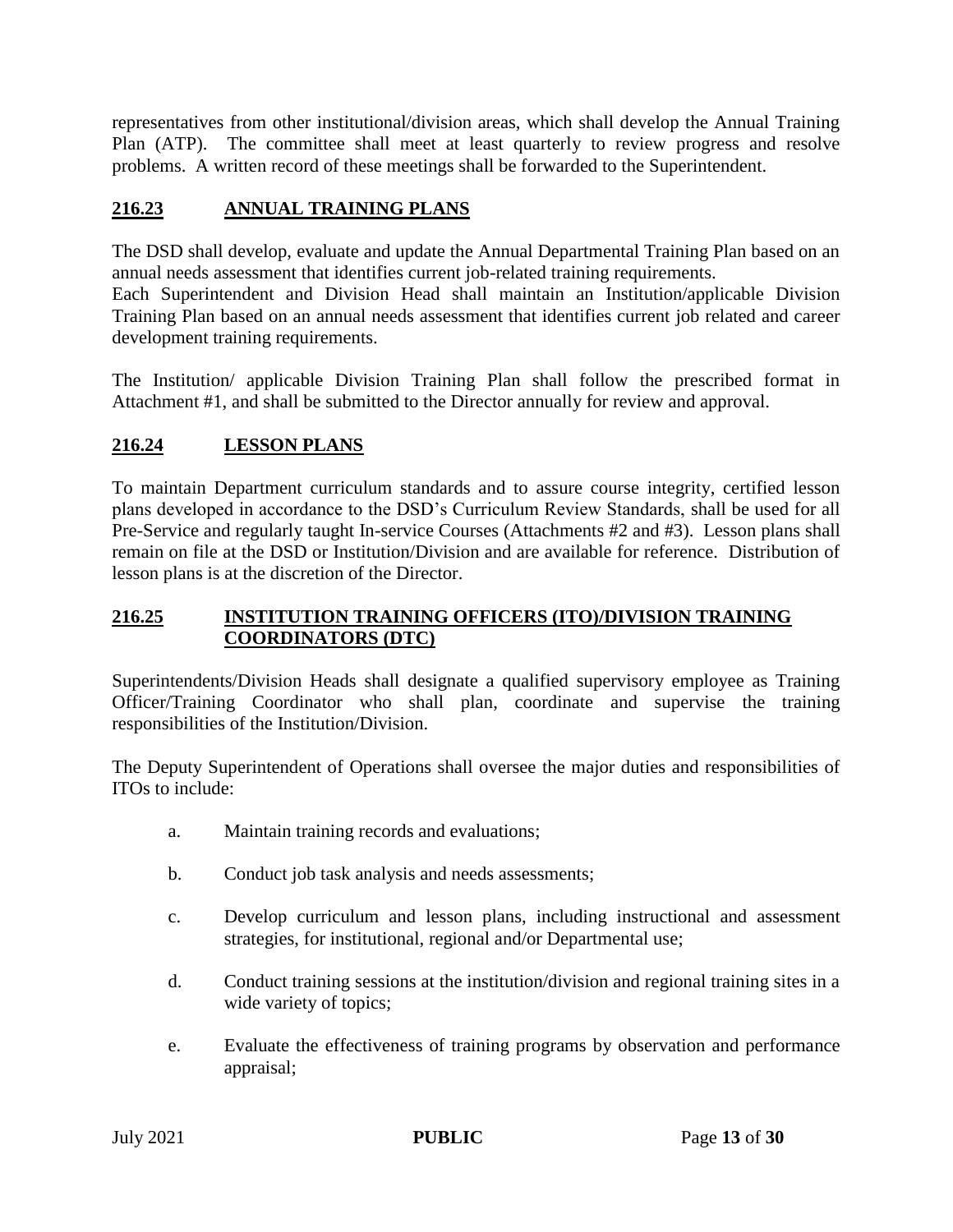- f. Develop and implement on-the job training programs;
- g. Develop, implement, and monitor institution training plans, according to procedures specified by the DSD;
- h. Complete a minimum of sixteen (16) hours of specialized Training for Trainers annually;
- i. Maintain Advanced-Level Trainer Certification;
- j. Attend meetings and professional development workshops as required by the DSD;
- k. Ensure that all new staff are scheduled to attend NEO and facilitate institution /division orientation;
- l. Submit training reports as required.

The Director or designee shall oversee the major duties and responsibilities of the DTCs to include**:**

- a. Maintain training records and evaluations;
- b. Develop, implement, and monitor division training;
- c. Attend meetings and professional development workshops;
- d. Ensure that all new staff are scheduled to attend NEO and facilitate division orientation;
- e. Submit training reports as required.

#### **216.26 USE OF FORCE TRAINING**

All personnel charged with care and custody duties shall be trained in approved methods of selfdefense/defensive tactics and the use of force as a last resort to control inmates.

All personnel with responsibilities to authorize or review Use of Force incidents, shall complete the Use of Force for Reviewing Authorities.

## **216.27 EMERGENCY UNIT PERSONNEL TRAINING**

The Director of the Special Operations Division (SOD) shall ensure that all employees assigned to an emergency unit have at least one (1) year of experience in corrections and receive forty (40) credit hours of specialized training before undertaking their assignments. Other staff shall have at least one (1) year of experience in their specialty within a correctional setting. The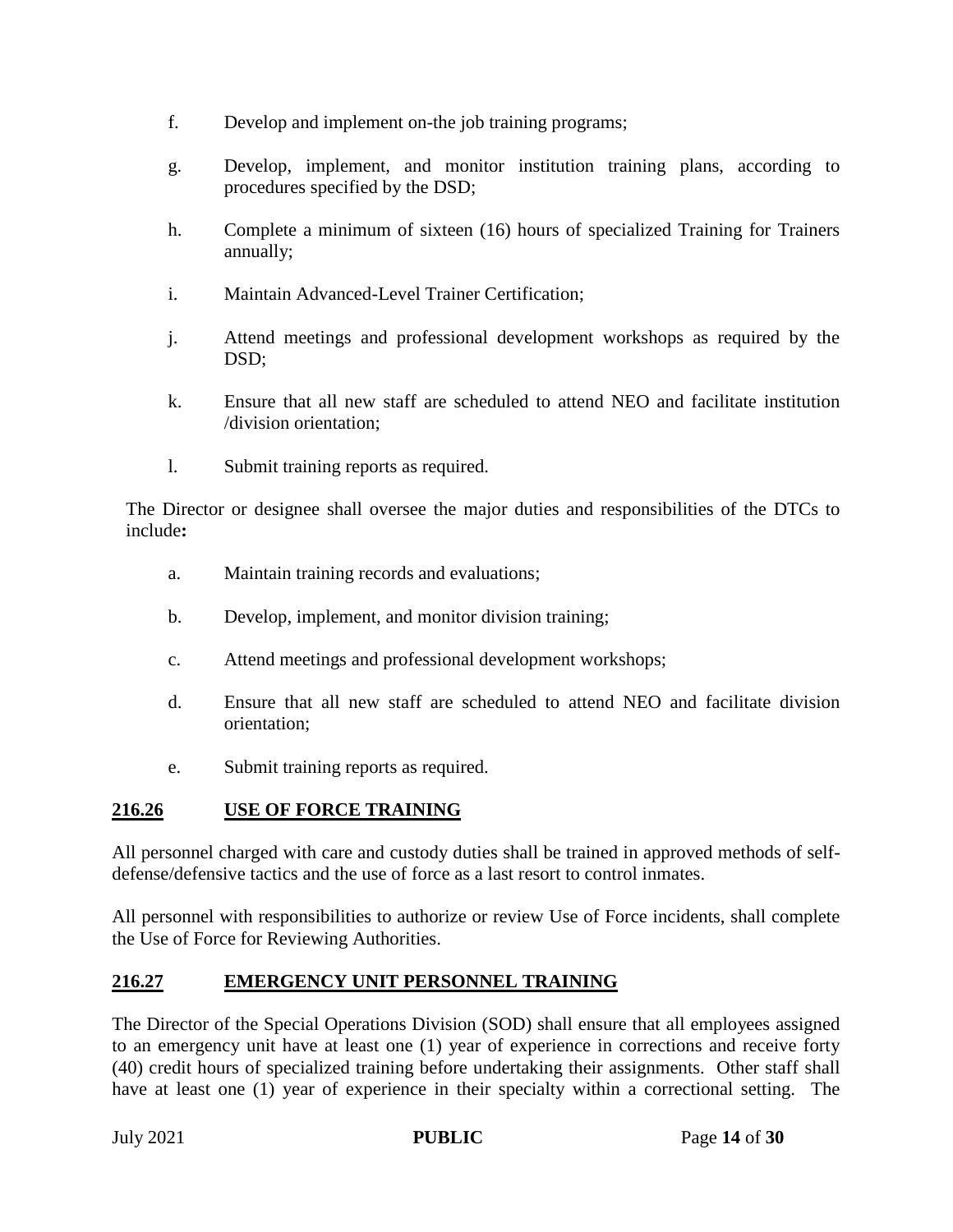specialized training may be part of their first year training program. Officers and staff assigned to emergency units receive forty (40) credit hours of training, at least sixteen (16) of which are specifically related to emergency unit assignment. This training shall be in addition to the required annual forty (40) credit hours In-service Training.

## **216.28 FIRST RESPONDER TRAINING AND CRISIS NEGOTIATOR TEAM TRAINING**

The Director of SOD shall ensure that all employees assigned as First Responders attend and successfully complete an initial twenty-four (24) credit hours of First Responder Training before undertaking their assignments and eight (8) credit hours of specialized training annually. This training shall be in addition to the required annual forty (40) credit hours In-service Training.

Crisis Negotiation Team members receive a forty (40) credit hours initial training before undertaking their assignment and forty (40) credit hours of specialized training annually. This training is in addition to the required annual forty (40) credit hours In-service Training.

# **216.29 FIREARMS TRAINING**

The Director of SOD shall ensure that all personnel authorized to use firearms shall receive appropriate training before being assigned to a post involving the possible use of such weapons. The Director of SOD shall ensure that all firearms training and competencies cover the use, safety, liability, care of firearms, and the constraints on their use. All employees authorized to use firearms shall demonstrate competency in their use at least annually.

The Director of SOD shall ensure that all Departmental Firearms Instructors are Certified Entry-Level Trainers and have completed Departmental Firearms Instructor Certification Program. Certified Departmental Firearms Instructors may not instruct outside agencies or individuals not employed with the Department without the express written consent from the Commissioner of the Department.

## **216.30 CHEMICAL AGENTS TRAINING**

The Director of SOD shall ensure that all employees authorized to use chemical agents receive thorough training in their use and in the treatment of individual(s) exposed to a chemical agent.

The Director of SOD shall ensure that all Departmental Chemical Agent/Special Munitions Instructors are Certified Entry-Level Trainers and have completed the approved Department Chemical Agent/Special Munitions Instructor Certification Program. Certified Departmental Chemical Agent Instructors may not instruct outside agencies or individuals not employed with the Department without the express written consent from the Commissioner of the Department.

# **216.31 SUICIDE PREVENTION AND INTERVENTION**

All correctional, medical and mental health staff who work directly with inmates shall receive a minimum of eight (8) credit hours of Pre-Service Suicide Prevention Training, followed by a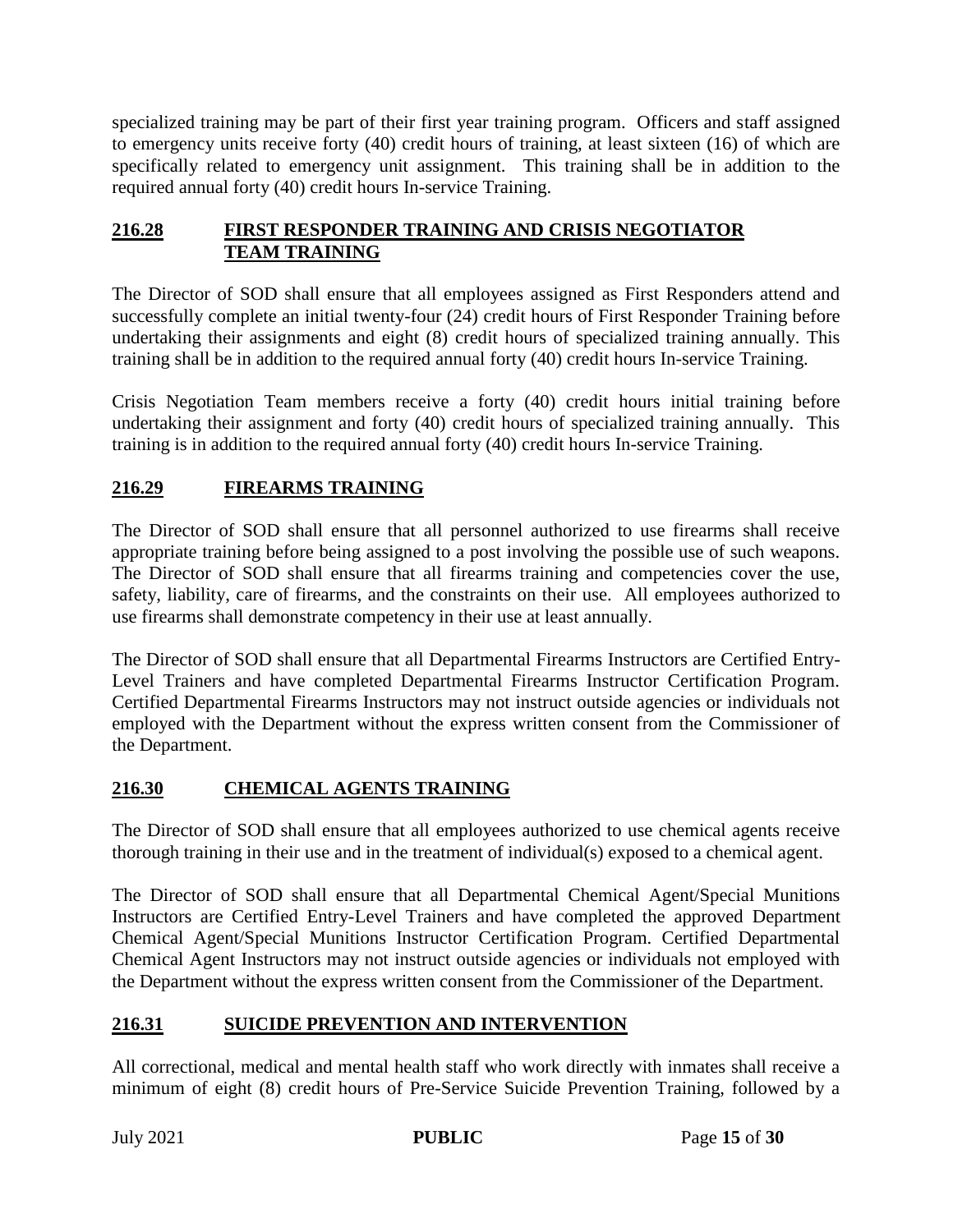minimum of two (2) credit hours of annual In-service Training to include "mock drill responding to a suicide attempt" training at each institution.

At a minimum, the eight credit hour (8) Pre-Service Training shall include, prison suicide research, why correctional environments are conducive to suicidal behavior, recognition of signs and symptoms and risk factors of suicide, mental health disorders, high risk periods of incarceration, avoiding negative attitudes in suicide prevention, communication and referral protocols, suicide precautions/mental health watches, intervention techniques, emergency response to a suicide attempt, liability issues associated with suicide prevention and components of the medical/mental health service provider policies.

At a minimum, the two credit hour (2) In-service Training shall include a review of pre-service content standards; changes in the medical/mental health service provider suicide prevention policies and include general discussion on any inmate suicides and/or attempts occurring within the previous year.

# **216.32 NEW SUPERVISOR'S TRAINING**

All new supervisory employees shall complete the New Supervisor's Program within six (6) months of undertaking their assignments.

## **216.33 AGENCY TRAINING REQUIREMENTS/MANDATES**

The DSD shall provide training as mandated through agency policies, Code of Massachusetts Regulations, settlement agreements, and an Executive Order from the Governor of the Commonwealth, Federal or State law.

# **216.34 CROSS TRAINING**

The purpose of cross training is to provide opportunity to expand knowledge of and skills in correctional operations by learning job functions beyond normally assigned duties. Employees shall receive training hours for cross training, which shall be included in their training record. All cross training shall meet the following criteria:

- a. A written cross-training plan (see Attachment #4) shall be completed by an onthe-job coach, who shall oversee the trainee's completion of the plan.
- b. The written plan shall include performance objectives, an outline of the training, training materials, and an evaluation of performance.
- c. Upon successful completion of cross training, the on-the-job coach shall sign the cross-training plan providing documentation for training records and forward to the ITO/DTC.
- d. On-the-job coaches shall determine the appropriate level of supervision needed to train and evaluate the employee throughout the cross training.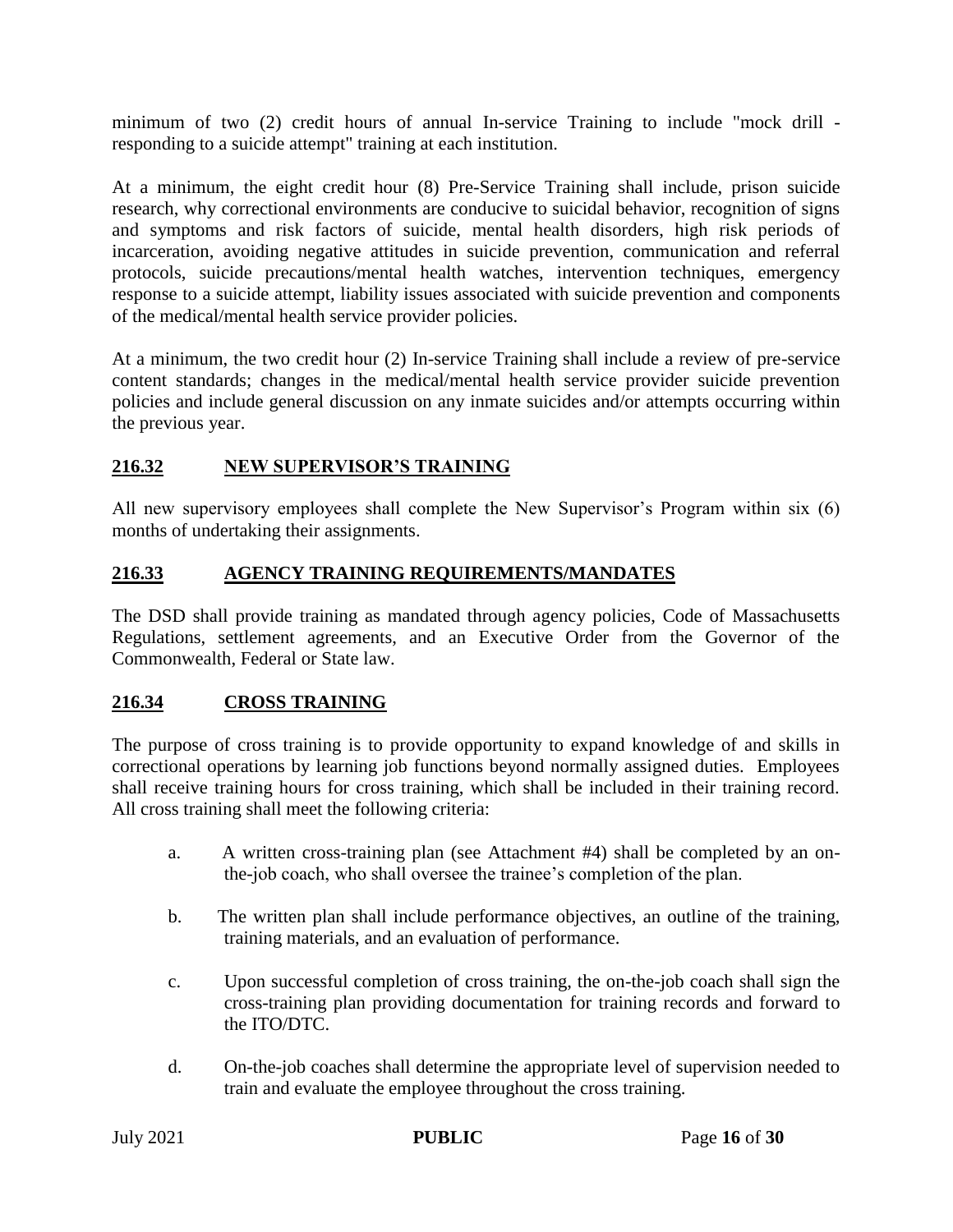# **216.35 LIBRARY AND REFERENCE SERVICES**

Library and reference services are available to complement the training and staff development program. The DSD shall ensure that the necessary space and equipment for training and staff development programs are available.

### **216.36 USE OF OUTSIDE RESOURCES**

The Department shall utilize training resources of other public and private agencies including private industries, colleges, universities, libraries and allied professional associations.

#### **216.37 DEPARTMENT MENTORING PROGRAM**

At the discretion and/or directive of the Commissioner or designee, the Department may offer a structured Mentoring Program as a management development strategy. The Director shall serve as the coordinator of the Mentoring Program and the Commissioner shall provide final approval of all participant matches. This is a voluntary program in which senior managers shall mentor other managers. The purpose is for program participants to share expertise, experience, time and commitment to develop skills and abilities, thus becoming a more effective and valuable resources for the agency.

#### **216.38 ADMINISTRATIVE LEAVE/REIMBURSEMENT**

The Department encourages and provides administrative leave and/or reimbursement for employees attending approved professional meetings, seminars, and similar work-related activities. Additionally, funds may be allocated or provisions made to compensate staff for their time when training is conducted during off-duty hours.

#### **216.39 HIGHER EDUCATION**

The Department encourages employee education whenever possible. Efforts shall be made to coordinate educational activities with staff responsibilities.

The DSD shall pursue curriculum assessment opportunities to promote Continuing Education Units (CEU) and college credits.

#### **216.40 TRAINING CREDIT FOR COLLEGE COURSES**

Successfully completed, job-related college courses from an accredited college or university may be recorded for training credit. Each college credit shall equate to ten (10) credit hours of training.

All training credits for college course work may be recorded, however, only a maximum of 75% of the mandated minimum training requirements, as shown in 103 DOC 216.47, may be credited with college course work per fiscal year.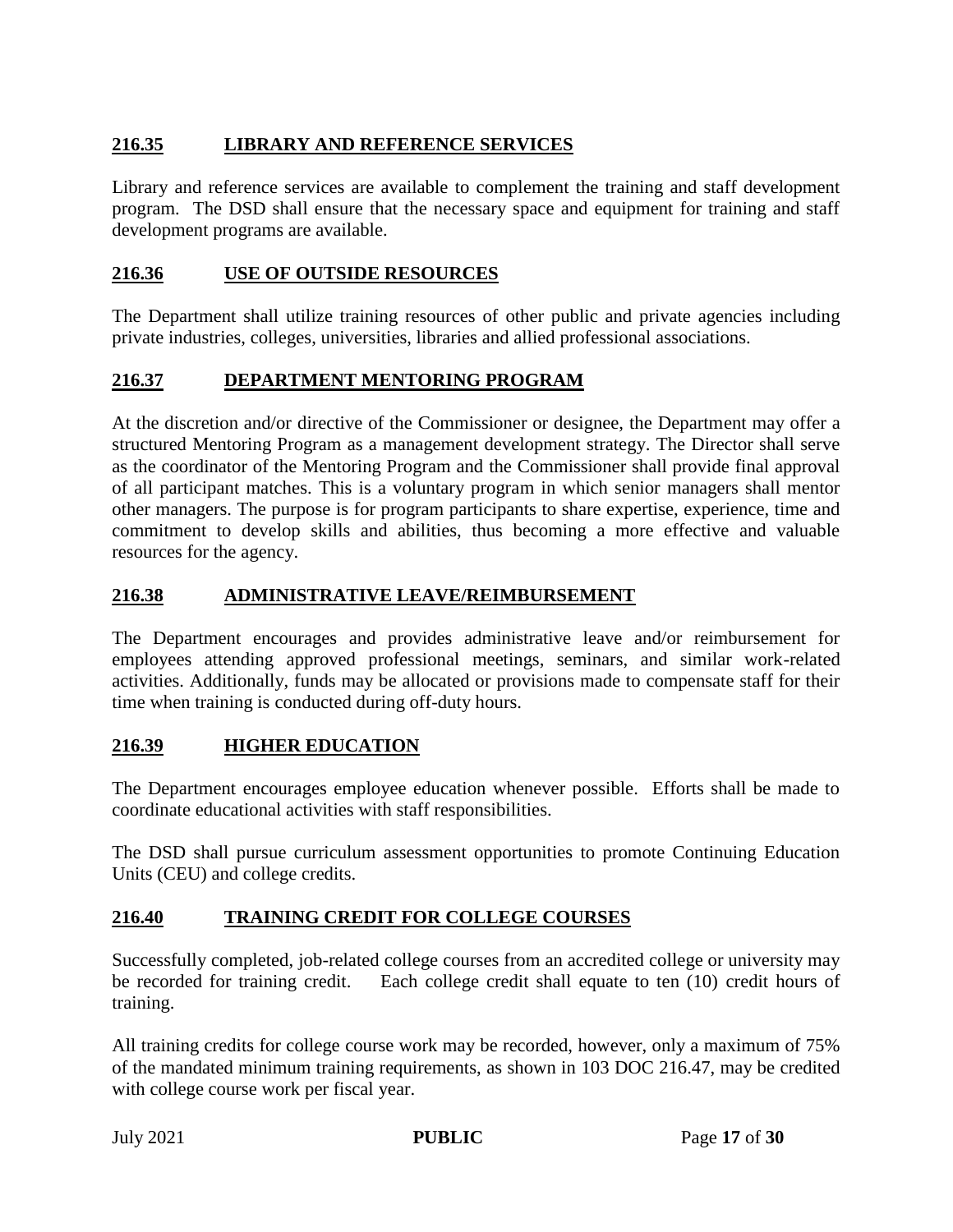Training credit for college courses does not release employees from attending training programs required by the institution, division, or Department.

Documentation of courses is to be provided by the employee to the institution/division in the form of an official transcript or grade report. Training credit shall be applied to the training year in which the course was completed.

#### **216.41 PROFESSIONAL ORGANIZATION MEMBERSHIPS**

The Department encourages all employees to pursue membership and involvement in criminal justice and allied professional associations at local, state and national levels.

#### **216.42 CONFERENCE OR NON-DOC TRAINING APPROVAL PROCESS**

All requests to attend in-state, out-of-state conferences or non-Department training require the approval of the Deputy Commissioner of Career and Professional Development.

Approval for In-state conferences or non-Department training:

- 1. Complete a "Request for Deputy Commissioner's Approval to Attend Conference or Non-Department of Correction Training" form (Attachment #5).
- 2. If overnight lodging is required, a Travel Authorization Form (TAF) must also be completed.
- 3. Submit the forms to the Deputy Commissioner of Career and Professional Development along with an agenda, brochure, registration form and any other supporting documentation. Forms must be submitted at least twenty-one (21) days prior to the conference/training date.

Approval for out-of-state conferences or in-state overnight travel:

- 1. Complete a "Request for Deputy Commissioner's Approval to Attend Conference or Non- Department of Correction Training" form.
- 2. Complete a TAF, estimating all costs, regardless of funding source.
- 3. Include a letter of justification from the employee's supervisor, explaining why the travel is necessary and how the travel will benefit the employee and the Department.
- 4. Include a brochure, agenda, registration form and any other supporting documentation.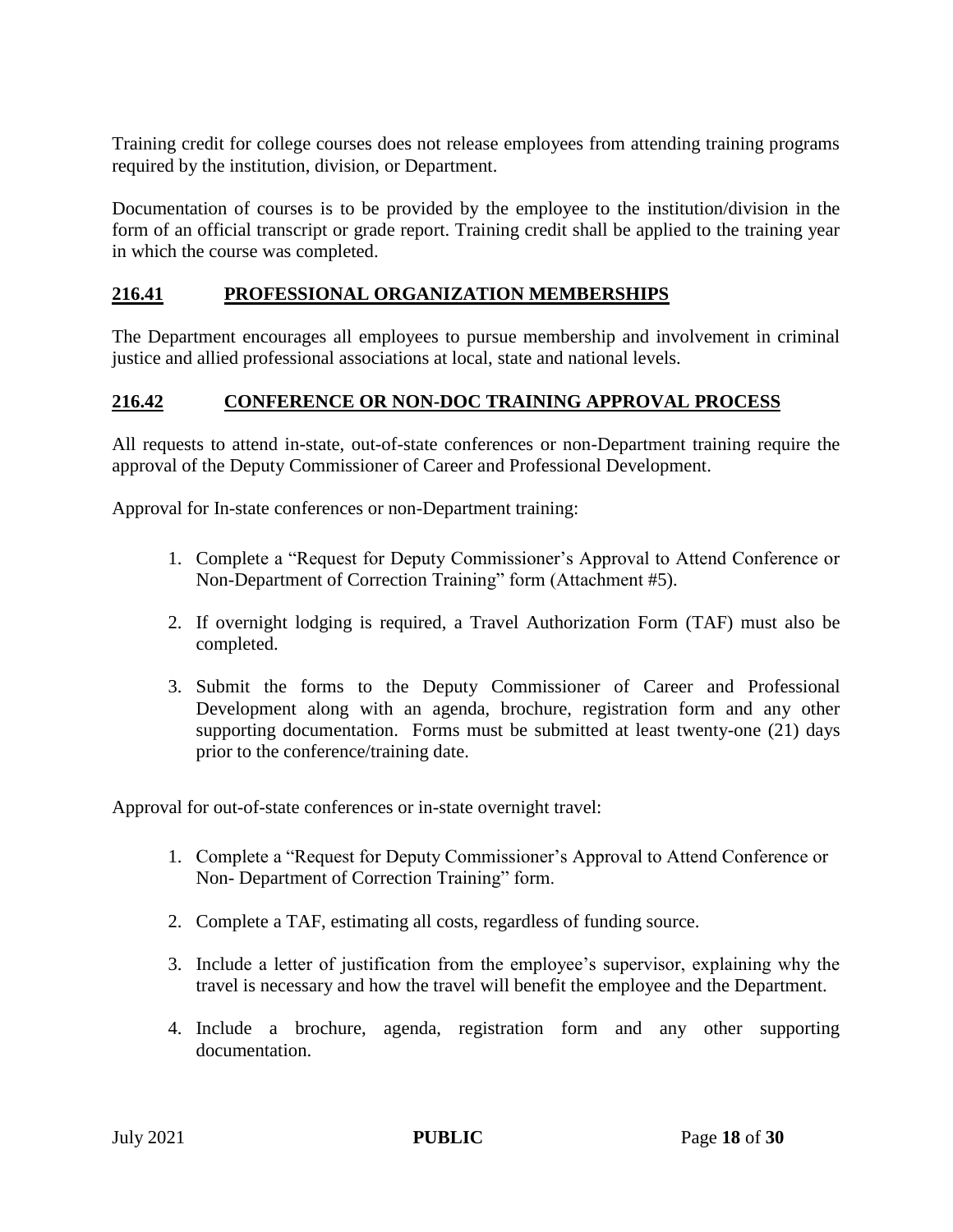5. Submit all forms to the Deputy Commissioner of Career and Professional Development. TAF forms must be submitted at least forty-five (45) days prior to the date of the conference.

#### **216.43 OUTSIDE AGENCY REQUESTS FOR TRAINING**

All requests to provide training outside of law enforcement agencies shall be approved by the Deputy Commissioner of Career and Professional Development.

#### **216.44 EXECUTIVE OFFICE OF PUBLIC SAFETY AND SECURITY LEARNING MANAGEMENT SYSTEM (EOPSS LMS)**

The EOPSS LMS is an Internet based application for the administration, documentation, tracking, reporting and delivery of classroom and e-learning education courses or training programs.

A record for each course scheduled at the DSD or respective Institution/Division shall be maintained to include the following:

1. Attendance record; 2.lesson plans; 3.instructor's name; 4.course evaluations; 5.course beginning and ending dates; 6.participant test results; if applicable; 7.a record of certificates awarded.

Employee training records shall be maintained and distributed according to the DSD procedures.

## **216.45 TRAINING EVALUATION**

The DSD shall conduct ongoing formal/informal evaluations of all Pre-Service, In-service Training, and other training programs/initiatives conducted throughout the Department. The DSD shall annually prepare a written report that includes input from operational units.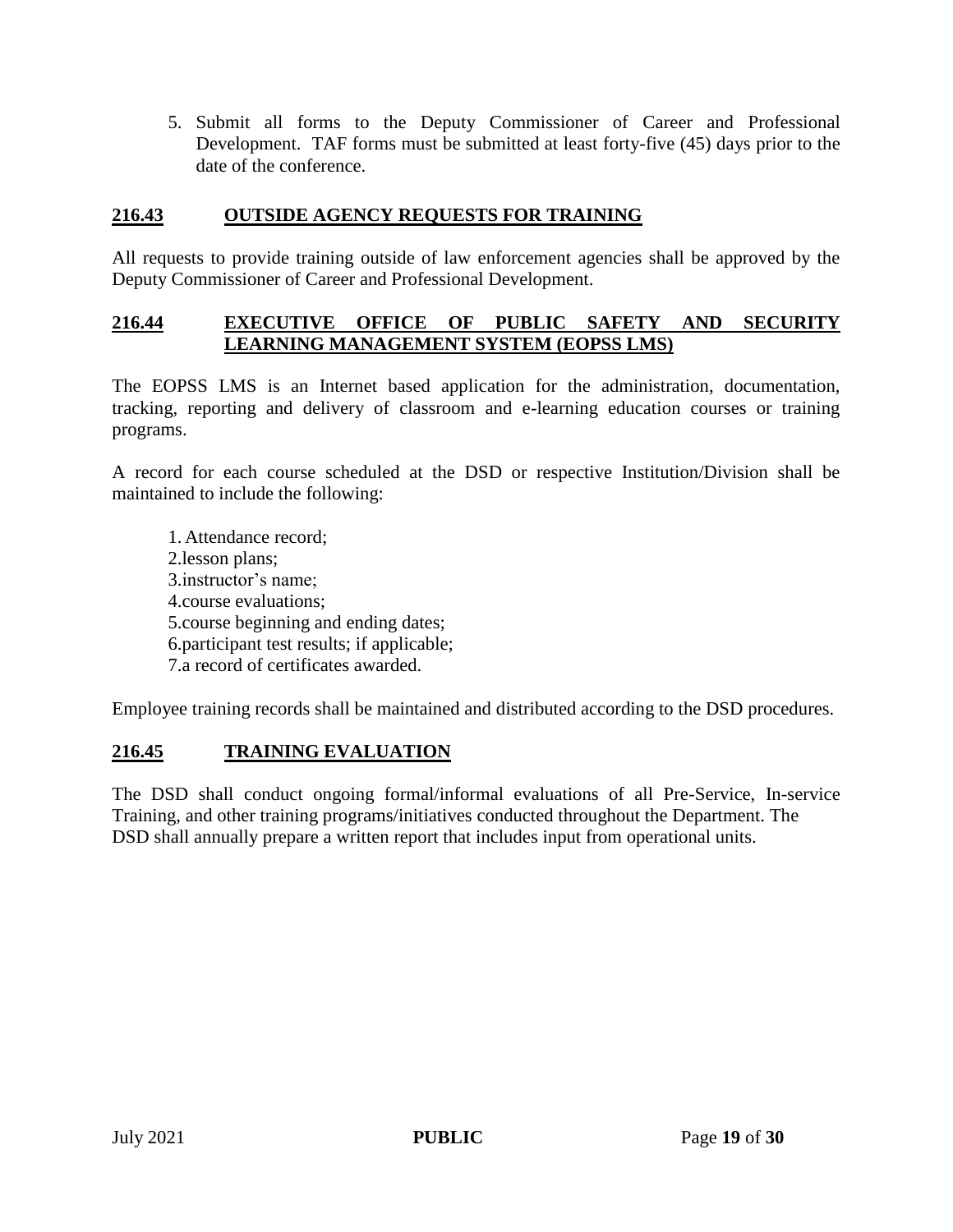### **216.46 MINIMUM TRAINING REQUIREMENTS**

In the event of a department wide loss of computer infrastructure; a contingency plan for the Continuity of Operations Plan (COOP) is located in the Division of Staff Development Office.

The minimum training requirements for all personnel categories are outlined in Tables I and II (Specialized Positions) below: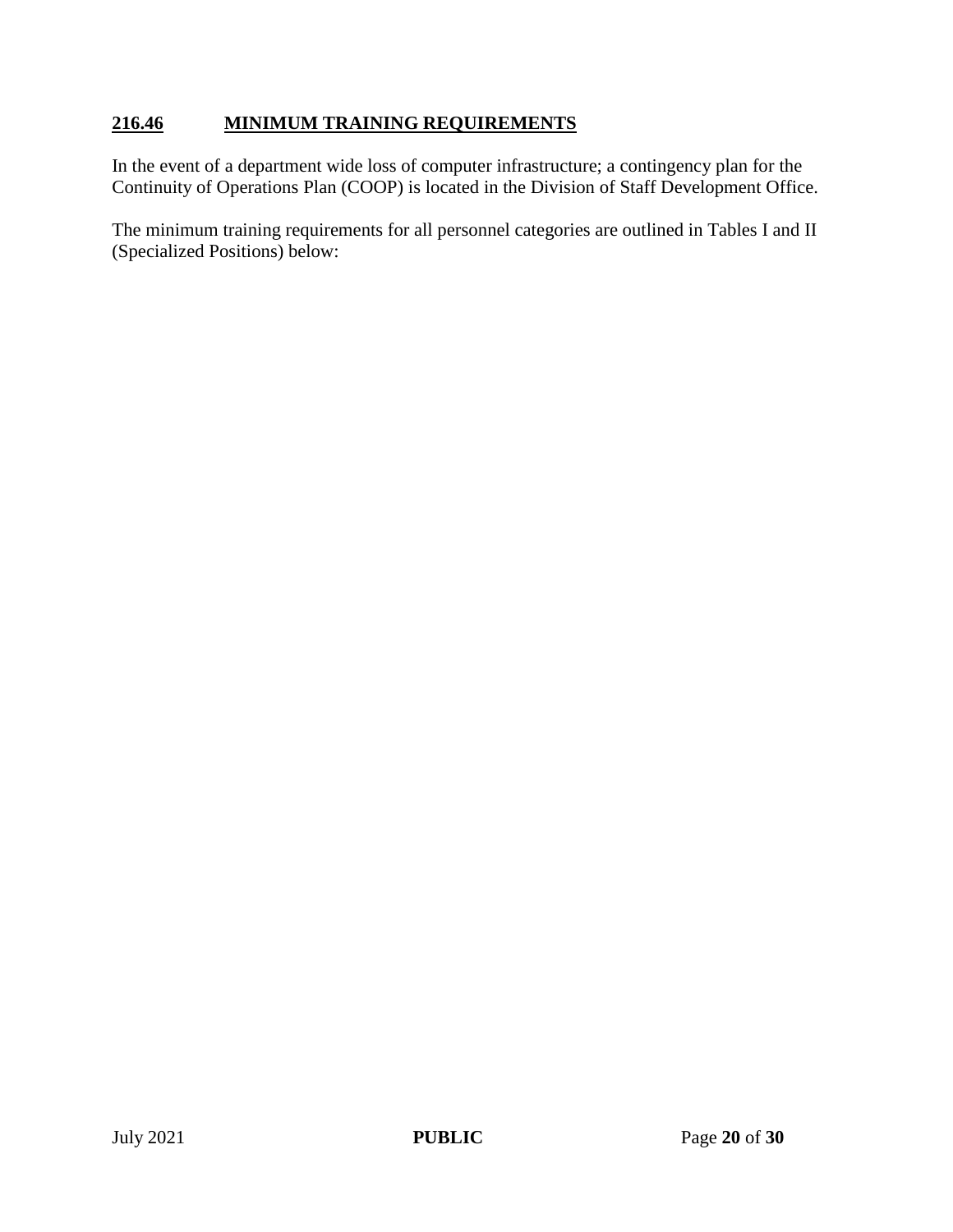| <b>Personnel Categories</b><br><b>Administrative/Managerial</b>                                                                                                                    | Pre-service<br>40 Credit Hrs.<br><b>NEO</b>    | <b>Additional</b><br><b>First Year</b><br><b>Training</b><br>40 Credit Hrs.<br>Institution/<br><b>Division</b><br><b>Orientation</b> | <b>Annual</b><br><b>Training</b><br><b>40 Credit</b><br>Hrs. |
|------------------------------------------------------------------------------------------------------------------------------------------------------------------------------------|------------------------------------------------|--------------------------------------------------------------------------------------------------------------------------------------|--------------------------------------------------------------|
| Administrator II-XII<br>Program Manager $II - X$<br>Fiscal Officer I - IX<br>Program Manager Specialist III $-X$                                                                   |                                                |                                                                                                                                      |                                                              |
| <b>Correction Officer</b>                                                                                                                                                          | <b>320Credit Hours</b><br><b>RTP</b><br>(CO I) | • 80 Credit Hours<br><b>Institution/Divisi</b><br>on Orientation<br>· FTP CO I                                                       | <b>40 Credit</b><br>Hrs.                                     |
| Correction Officer I, II, III<br>Captain<br><b>Correction Officer I Cook</b>                                                                                                       | 240 Credit Hours<br><b>RTP</b><br>(CO I Cook)  |                                                                                                                                      |                                                              |
| <b>Professional Specialist</b>                                                                                                                                                     | 40 Credit Hrs.<br><b>NEO</b>                   | 40 Credit Hrs.<br>Institution/<br><b>Division</b><br><b>Orientation</b>                                                              | <b>40 Credit</b><br>Hrs.                                     |
| Chaplains<br>Clinical Social Worker A/B<br>Education Specialist A/B,C D<br><b>Employment Services Specialist A/B</b><br>Librarian<br>Teacher C, D, E<br><b>Training Instructor</b> |                                                |                                                                                                                                      |                                                              |

## **TABLE I MINIMUM TRAINING REQUIREMENTS – PERSONNEL CATEGORIES**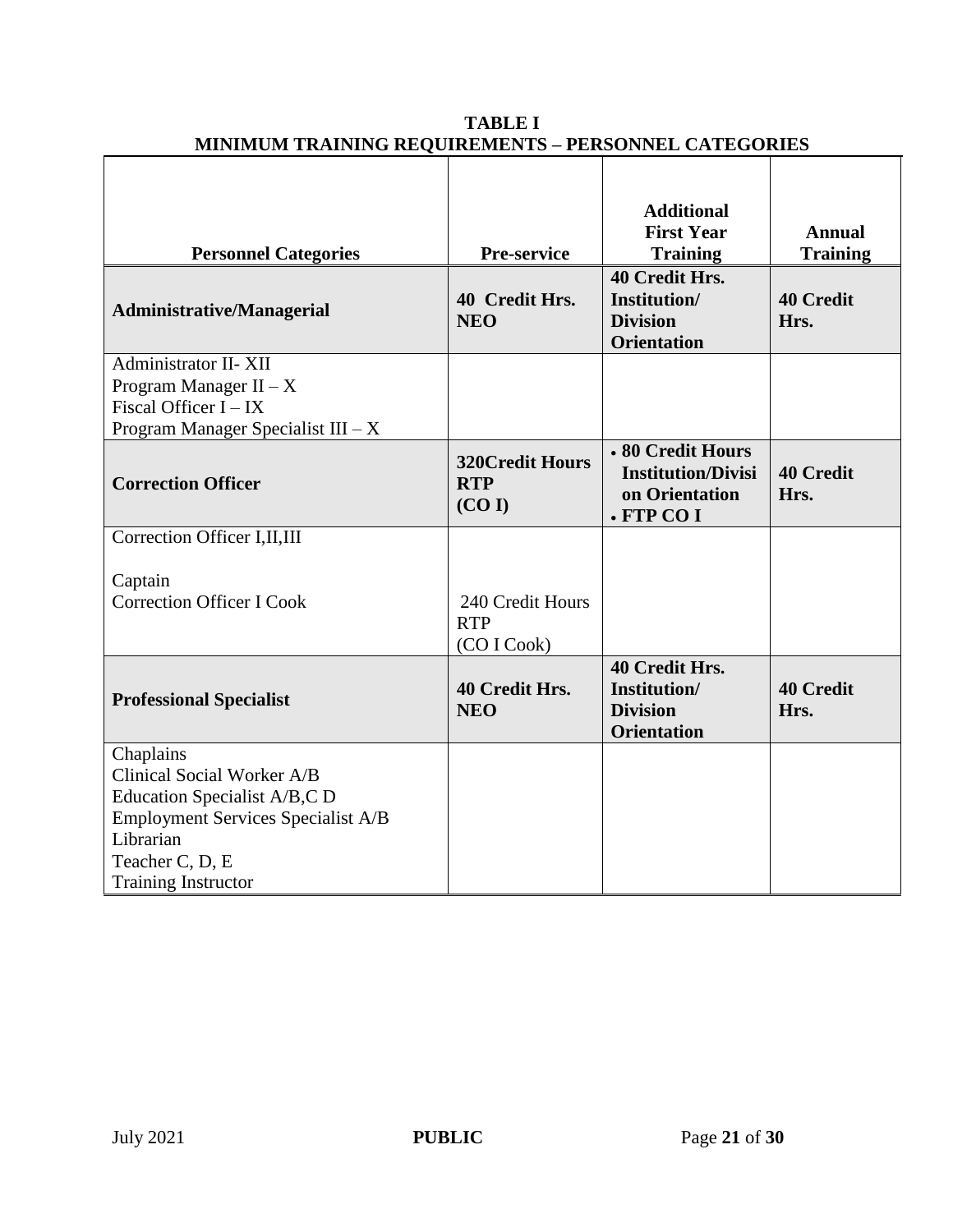|                                               |                        | <b>Additional</b><br><b>First Year</b> | <b>Annual</b>    |
|-----------------------------------------------|------------------------|----------------------------------------|------------------|
|                                               | Pre-service            | <b>Training</b>                        | <b>Training</b>  |
| <b>Personnel Categories</b>                   |                        |                                        |                  |
|                                               |                        | 40 Credit Hrs.<br>Institution/         |                  |
|                                               | 40 Credit Hrs.         | <b>Division</b>                        | <b>40 Credit</b> |
| <b>Professional Specialist</b>                | <b>NEO</b>             | <b>Orientation</b>                     | Hrs.             |
|                                               | <b>240Credit Hours</b> | • 80Credit Hours.                      |                  |
| Correction Program Officers A/B, C, D         | <b>RTP</b>             | <b>Institution/Divisi</b>              |                  |
|                                               | (CPO A/B)              | on Orientation                         |                  |
|                                               |                        | • FTP CPO A/B                          |                  |
|                                               |                        | 40 Credit Hrs.                         |                  |
|                                               | 40 Credit Hrs.         | Institution/                           | <b>40 Credit</b> |
| <b>Support – Regular Daily Inmate Contact</b> | <b>NEO</b>             | <b>Division</b>                        | Hrs.             |
|                                               |                        | <b>Orientation</b>                     |                  |
| Contract Service Providers (MHM, UMASS,       |                        |                                        |                  |
| Spectrum)                                     |                        |                                        |                  |
| Store Keeper I - IV                           |                        |                                        |                  |
| Maintenance                                   |                        |                                        |                  |
| Industrial Instructor I, II, III              | 160 Credit             | <b>80 Credit Hours</b>                 |                  |
|                                               | <b>Hours RTP</b>       | <b>FTP</b>                             |                  |
|                                               | (Ind. Inst.)           | $(\mathbf{I})$                         |                  |
| Recreation Officer I,II                       | <b>240Credit Hours</b> | <b>80 Credit Hours</b>                 |                  |
|                                               | <b>RTP</b>             | <b>FTP</b>                             |                  |
|                                               | (ROI)                  | (ROI)                                  |                  |
|                                               |                        | 16 Credit Hrs.                         |                  |
| <b>Support – Minimal Inmate Contact*</b>      | <b>40 Credit Hrs.</b>  | Institution/                           | <b>16 Credit</b> |
|                                               | <b>NEO</b>             | <b>Division</b>                        | Hrs.             |
|                                               |                        | <b>Orientation</b>                     |                  |
| Accountant $I – IV$                           |                        |                                        |                  |
| Administrative Assistant I, II                |                        |                                        |                  |
| <b>Administrative Secretary I</b>             |                        |                                        |                  |
| Agent For State Industries I, II              |                        |                                        |                  |

#### **TABLE I (CONTINUED) MINIMUM TRAINING REQUIREMENTS – PERSONNEL CATEGORIES**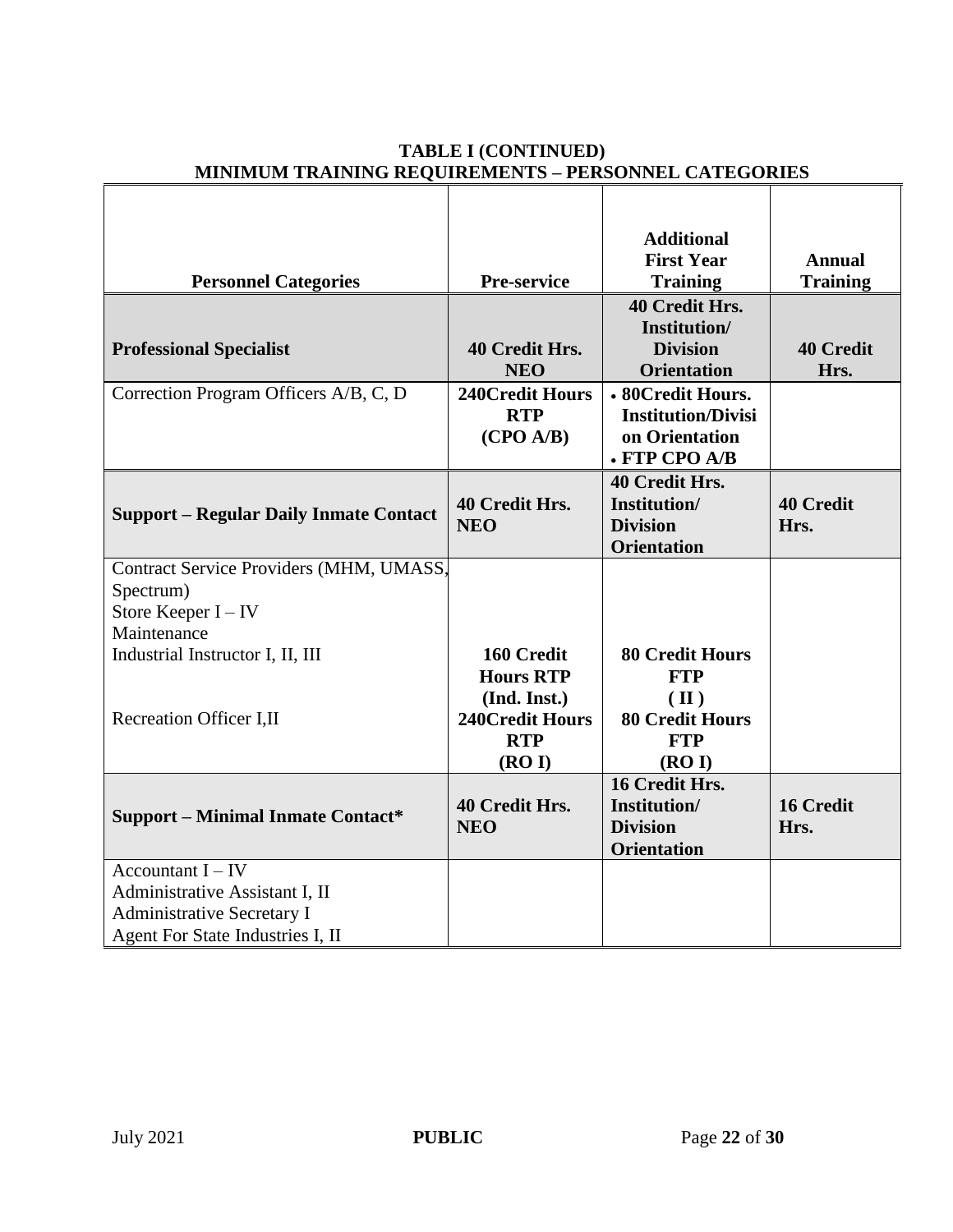| мимпом тамино апропадните                                         |                | 1 BRD OF WHEN CATEGO ORIEN |                 |
|-------------------------------------------------------------------|----------------|----------------------------|-----------------|
|                                                                   |                | <b>Additional</b>          |                 |
|                                                                   |                | <b>First Year</b>          |                 |
|                                                                   |                | Institution/               |                 |
|                                                                   |                | <b>Division</b>            | <b>Annual</b>   |
| <b>Personnel Categories</b>                                       | Pre-service    | <b>Training</b>            | <b>Training</b> |
|                                                                   |                | 16 Credit Hrs.             |                 |
| <b>Support - Minimal Inmate Contact*</b>                          | 40 Credit Hrs. | <b>Institution/</b>        | 16 Credit Hrs.  |
| (Continued)                                                       | <b>NEO</b>     | <b>Division</b>            |                 |
|                                                                   |                | <b>Orientation</b>         |                 |
| <b>Auditor III</b>                                                |                |                            |                 |
| Business Representative III, IV                                   |                |                            |                 |
| Buyer I, II                                                       |                |                            |                 |
| Civil Engineer                                                    |                |                            |                 |
| Clerk III - VI                                                    |                |                            |                 |
| Communications Dispatcher I, II                                   |                |                            |                 |
| <b>Confidential Secretary</b>                                     |                |                            |                 |
| <b>Construction Coordinator II, III</b>                           |                |                            |                 |
| <b>Construction Coordinator II, III</b>                           |                |                            |                 |
| <b>Contract Specialist III</b>                                    |                |                            |                 |
| Cook II, III                                                      |                |                            |                 |
| Counsel II                                                        |                |                            |                 |
| Systems Analyst I - III                                           |                |                            |                 |
| Food Service                                                      |                |                            |                 |
| <b>Grants Management Specialist III</b>                           |                |                            |                 |
| EDP Entry Operator II, III                                        |                |                            |                 |
| <b>EDP Health Services</b>                                        |                |                            |                 |
| <b>Institution Treasurer II</b>                                   |                |                            |                 |
| Mechanical Engineer IV                                            |                |                            |                 |
| <b>Paralegal Specialist</b>                                       |                |                            |                 |
| Personnel Officer I, II                                           |                |                            |                 |
| Power Plant Engineer 1st, 2 <sup>nd</sup> , 3 <sup>rd</sup> Class |                |                            |                 |
| <b>Power Plant Supervisor</b>                                     |                |                            |                 |
| Program Coordinator II, III                                       |                |                            |                 |
| Psychologist IV, V                                                |                |                            |                 |
| Research Analyst I - III                                          |                |                            |                 |
| Sewage Treatment Plant Operator II, III                           |                |                            |                 |

#### **TABLE I (CONTINUED) MINIMUM TRAINING REQUIREMENTS – PERSONNEL CATEGORIES**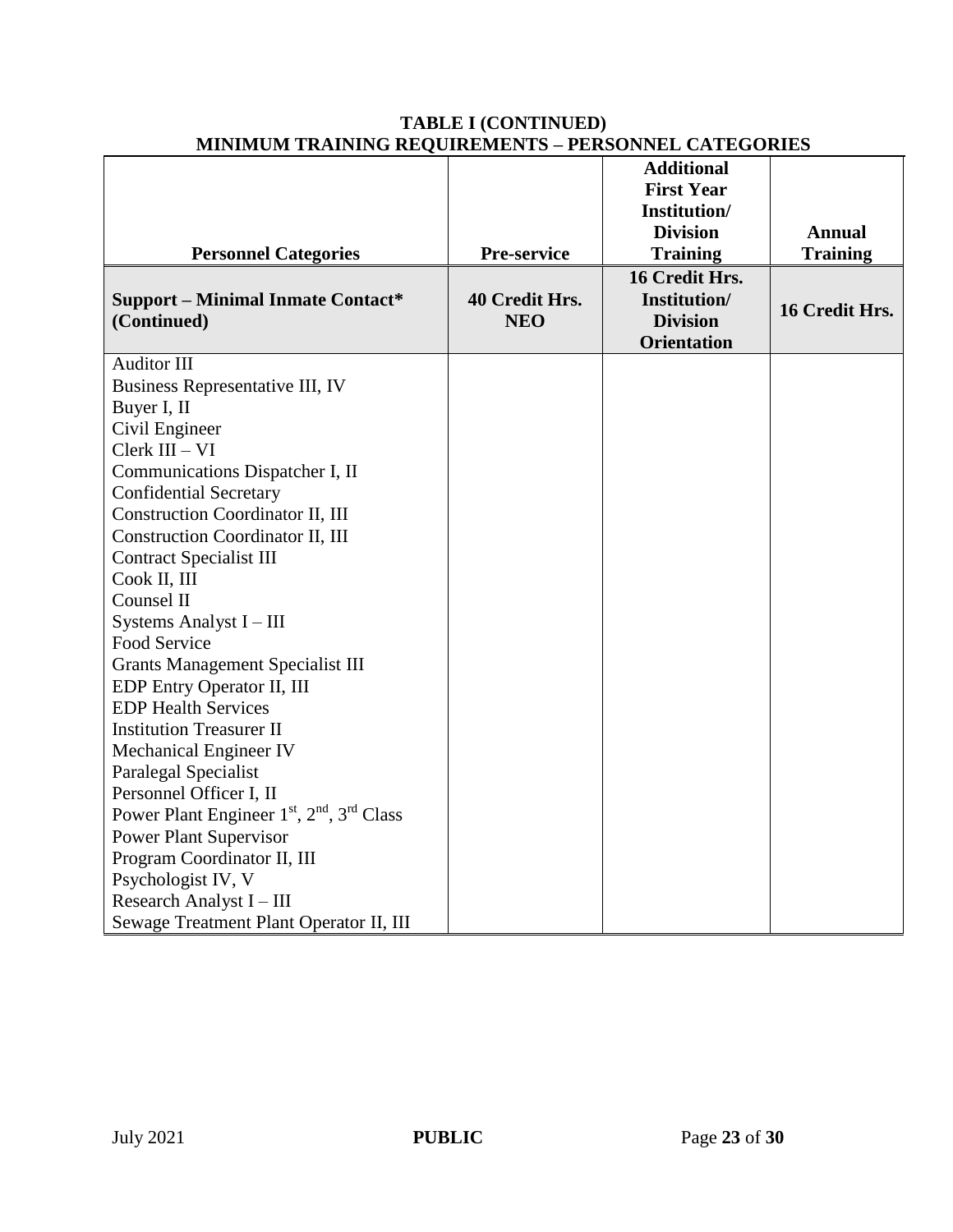|                                                         | $\cdots$                     | <b>Additional</b><br><b>First Year</b><br>Institution/<br><b>Division</b> | Annual          |
|---------------------------------------------------------|------------------------------|---------------------------------------------------------------------------|-----------------|
| <b>Personnel Categories</b>                             | <b>Pre-service</b>           | <b>Training</b>                                                           | <b>Training</b> |
| <b>Support – Minimal Inmate Contact*</b><br>(Concluded) | 40 Credit Hrs.<br><b>NEO</b> | 16 Credit Hrs.<br>Institution/<br><b>Division</b><br><b>Orientation</b>   | 16 Credit Hrs.  |
| <b>Typist II</b><br>Word Processing Operator I, II      |                              |                                                                           |                 |

#### **TABLE I (CONCLUDED) MINIMUM TRAINING REQUIREMENTS – PERSONNEL CATEGORIES**

\*Encouraged to Train 40 Hours Annually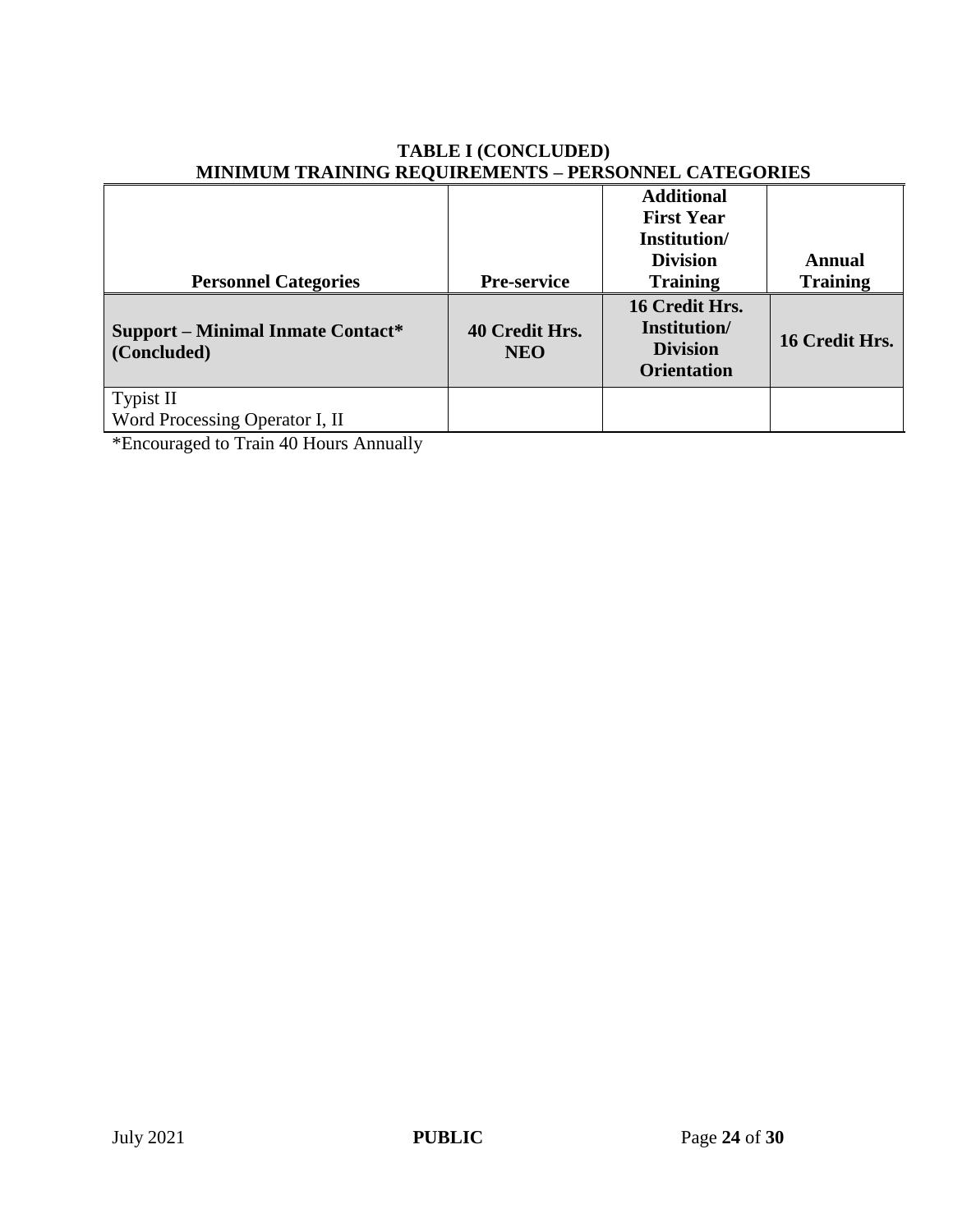|                                         |                         | <b>Additional</b>             |                    |
|-----------------------------------------|-------------------------|-------------------------------|--------------------|
|                                         |                         | <b>First Year Specialized</b> | <b>Specialized</b> |
|                                         | <b>Prior</b> to         | <b>Training</b>               | <b>Annual</b>      |
| <b>Specialized Positions</b>            | <b>Assignment</b>       |                               | <b>Training</b>    |
|                                         | 32 Credit Hrs.          | 40 Credit Hrs.                |                    |
| <b>Institution Training Officer</b>     | Entry Level T for       | Advanced Level T for          | 16 Credit Hrs.     |
|                                         |                         | Т                             |                    |
|                                         | 32 Credit Hrs.          |                               |                    |
| <b>Entry-Level Certified Trainer</b>    | Entry Level T for       |                               |                    |
|                                         | Т<br>32 Credit Hrs.     | 40 Credit Hrs.                |                    |
| <b>Advanced-Level Certified Trainer</b> | Entry Level T for       | Advanced Level T for          | 16 Credit Hrs.     |
|                                         | T                       | Т                             |                    |
|                                         |                         |                               |                    |
| <b>Emergency Unit Personnel</b>         | 80 Credit Hrs.          |                               | 40 Credit Hrs.     |
| $(S.O.R.U. \& SRT)$                     | <b>Initial Training</b> |                               |                    |
|                                         | 14-Week Basic           |                               |                    |
| $K-9$                                   | Training                |                               | 192 Credit Hrs.    |
|                                         |                         |                               |                    |
|                                         | 40 Credit Hrs.          |                               |                    |
| Crisis Negotiator Team Training         | <b>Initial Training</b> |                               | 40 Credit Hrs.     |
|                                         |                         |                               |                    |
|                                         | 24 Credit Hours         |                               | 8 Credit Hrs.      |
| <b>First Responders</b>                 | <b>Initial Training</b> |                               |                    |
|                                         |                         |                               |                    |
| <b>High Risk Transportation (HRT)</b>   | 56 Credit Hours         |                               |                    |
| Team                                    | <b>Initial Training</b> |                               |                    |
| <b>Institution Public Information</b>   | 4 Credit Hrs.           |                               |                    |
| <b>Officers</b>                         | <b>Initial Training</b> |                               | 2 Credit Hrs.      |
|                                         |                         |                               |                    |
|                                         | 64 Credit Hrs.          |                               |                    |
| Inner Perimeter Security (IPS)          | <b>Initial Training</b> |                               |                    |
|                                         |                         |                               |                    |
| Field Training Officer (FTO)            | 32 Credit Hrs.          |                               |                    |
|                                         |                         |                               |                    |
|                                         |                         |                               |                    |

**TABLE II MINIMUM TRAINING REQUIREMENTS – SPECIALIZED POSITIONS**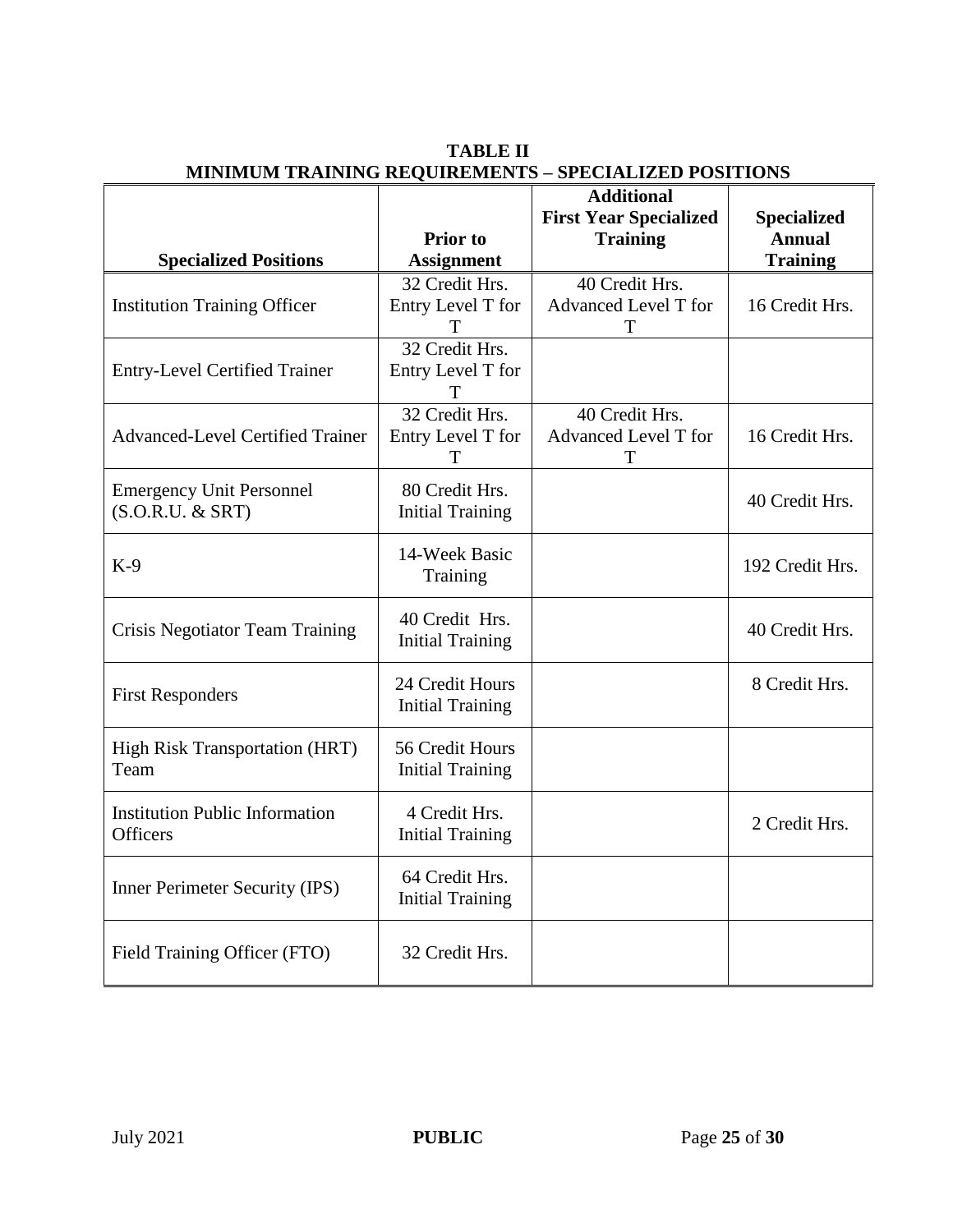## **ANNUAL TRAINING PLAN FORMAT**

#### **Title Page**

- Massachusetts Department of Correction Annual Training Plan
- Institution/Division
- $\bullet$  July 1, 200 June 30, 200

#### **Section I**

List the names and job titles of the institution/division's Training Advisory Committee.

#### **Section II**

List the institution/division's training goals and objectives for the training year.

## **Section III**

 Identify any training deficiencies noted during the institution/division's Policy Development and Compliance Unit's audit, including the corrective action plan.

#### **Section IV**

 Complete the Institution/Division Supplemental Training Plan and Projected Training Schedule Template located on the DSD's Intranet site to include projected enrollments in Pre-Service, In-service and Specialized Training Programs/Courses for each position category. In addition, institutions/divisions may add to the plan with identified training needs specific to the institution/division.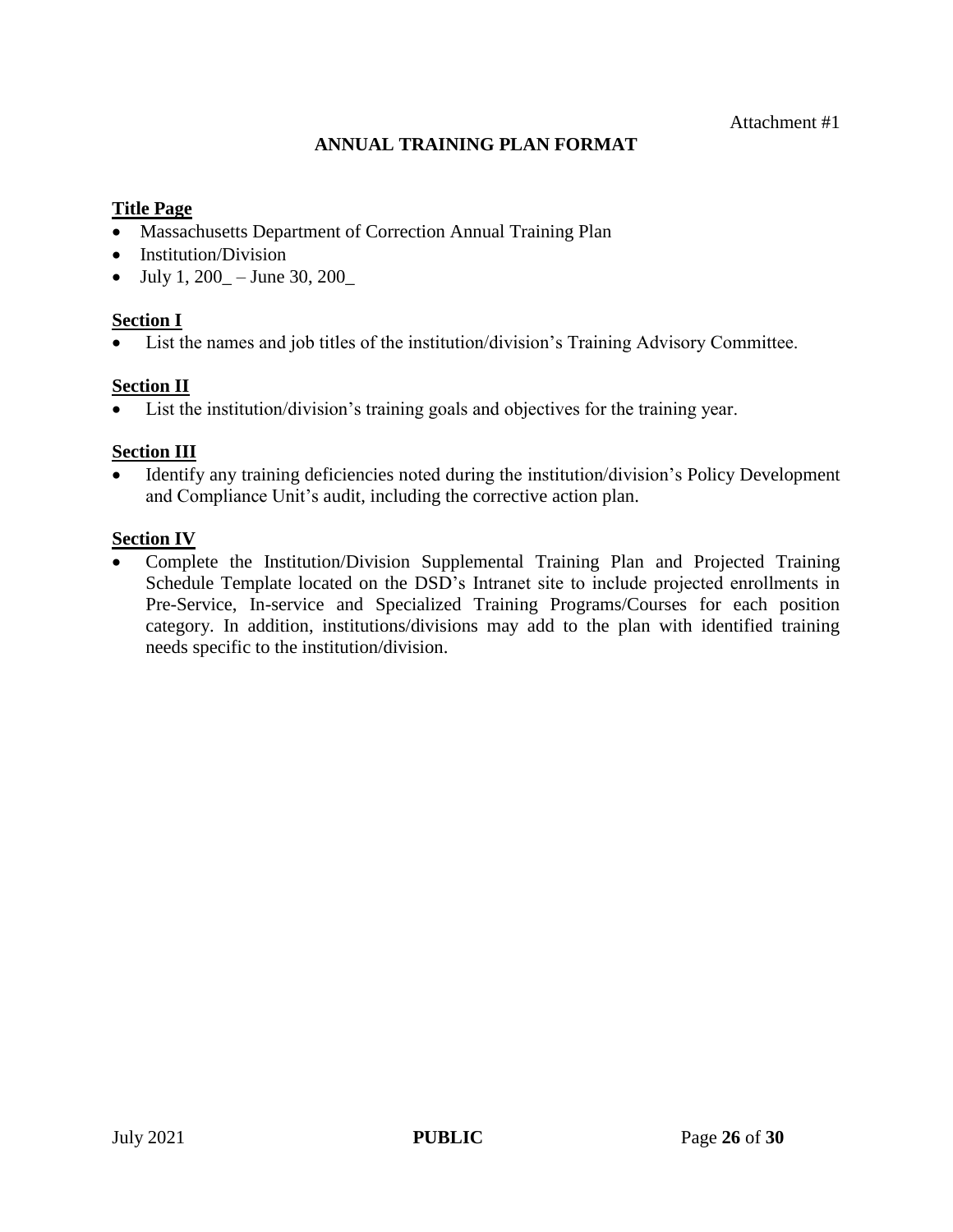# *Massachusetts Department of Correction Departmental Lesson Plan Certification Record*

#### **Lesson Title: Subject Matter Expert(s): Title:**

#### **Curriculum Review Standards**

#### **1. Problem Analysis**

Based on job/position analysis (new employee). Need resulting from problem analysis (existing employee). Target audience accurately identified.

#### **2. Performance Objectives**

Specific task(s) to be completed. Evidence of key knowledge and skills acquired. Performance objectives are designed to impact beyond the training environment.

#### **3. Content**

Reflects current Department of Correction Policies and procedures. Complies with all national and state laws and regulations. Geared to the level of the target audience. Main ideas area clear and specific.

#### **4. Instructor Qualifications**

Identifies appropriate Instructor Certification(s) as outlined in the 103 DOC 216 Training. Sufficient education/experience to effectively instruct this subject matter.

#### **5. Duration**

Sufficient time allotted to complete the lesson as designed.

#### **6. Format**

Uses the Instructional Theory Into Practice (ITIP) format*: Anticipatory Set* – Establish personal meaning*, Input* – content delivery, *Guided Practice* – hands-on activities with support, *Independent Practice* – application/Assessment activity, and *Evaluation* – assess training impact*.*

#### **7. Instructional Strategies**

Methods of instruction are effective and engaging. The strategies incorporate multiple learning styles*.*

#### **8. Training Aids/Materials**

Effective training aids are included for various planned learning activities. Participant guides/handouts contain relevant reference materials.

#### *I hereby attest that this program meets the current Division of Staff Development curriculum review standards.*

Director, Division of Staff Development **Date Development Date**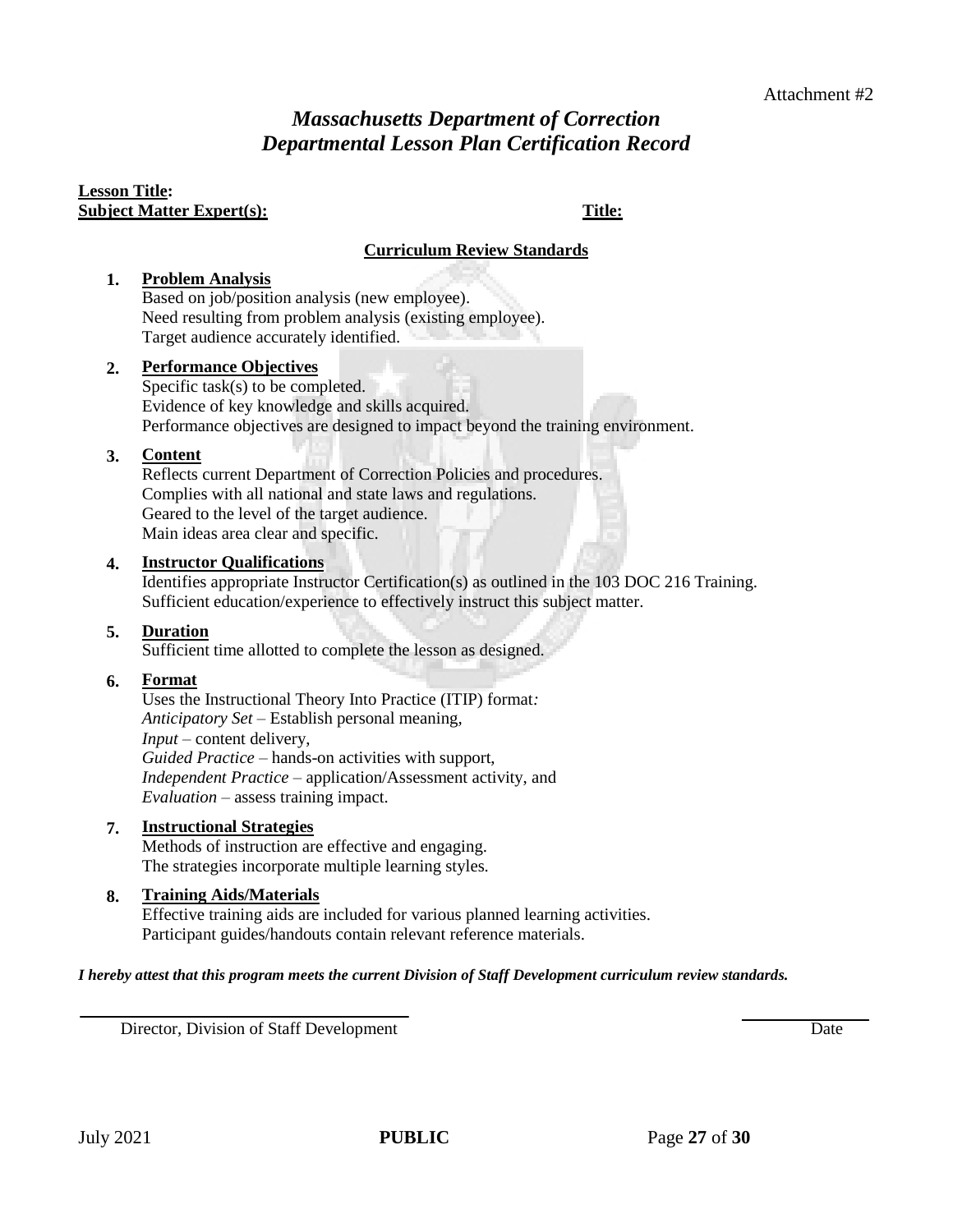Attachment #3

# D E P A R T M E N T A L L E S S O N P L A N

# Subject Matter Expert Review

| Lesson Title:                |  |
|------------------------------|--|
| <b>Subject Matter Expert</b> |  |
| Author:                      |  |
| Date Written:                |  |
| Date Revised:                |  |
| <b>Revised By:</b>           |  |

I hereby attest that the content contained in this lesson plan is accurate and complies with Departmental policies, procedures, expected practices and applicable State and national standards and statutes.

Signature Date: Title Date: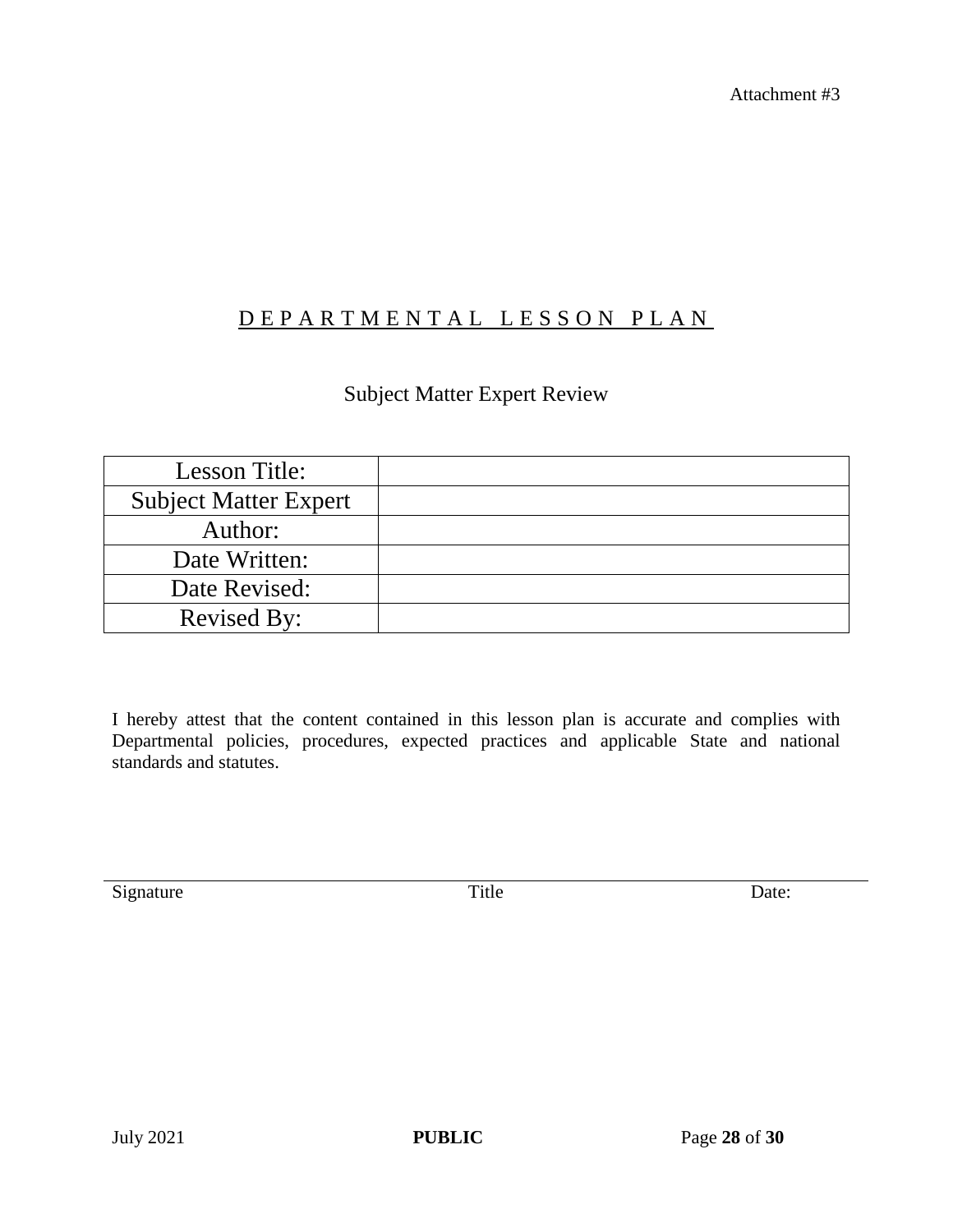#### Attachment #4

# *Massachusetts Department of Correction Cross Training Plan*

Employee:

Cross Training Assignment: Date:

*Performance Objectives:*

*Outline of Training (Key Content Areas):*

*Training Material Used (i.e., Policies; Forms; Equipment, etc.):*

(Employee Name)

Institution Training Officer: Date:

*Participant Comments:*